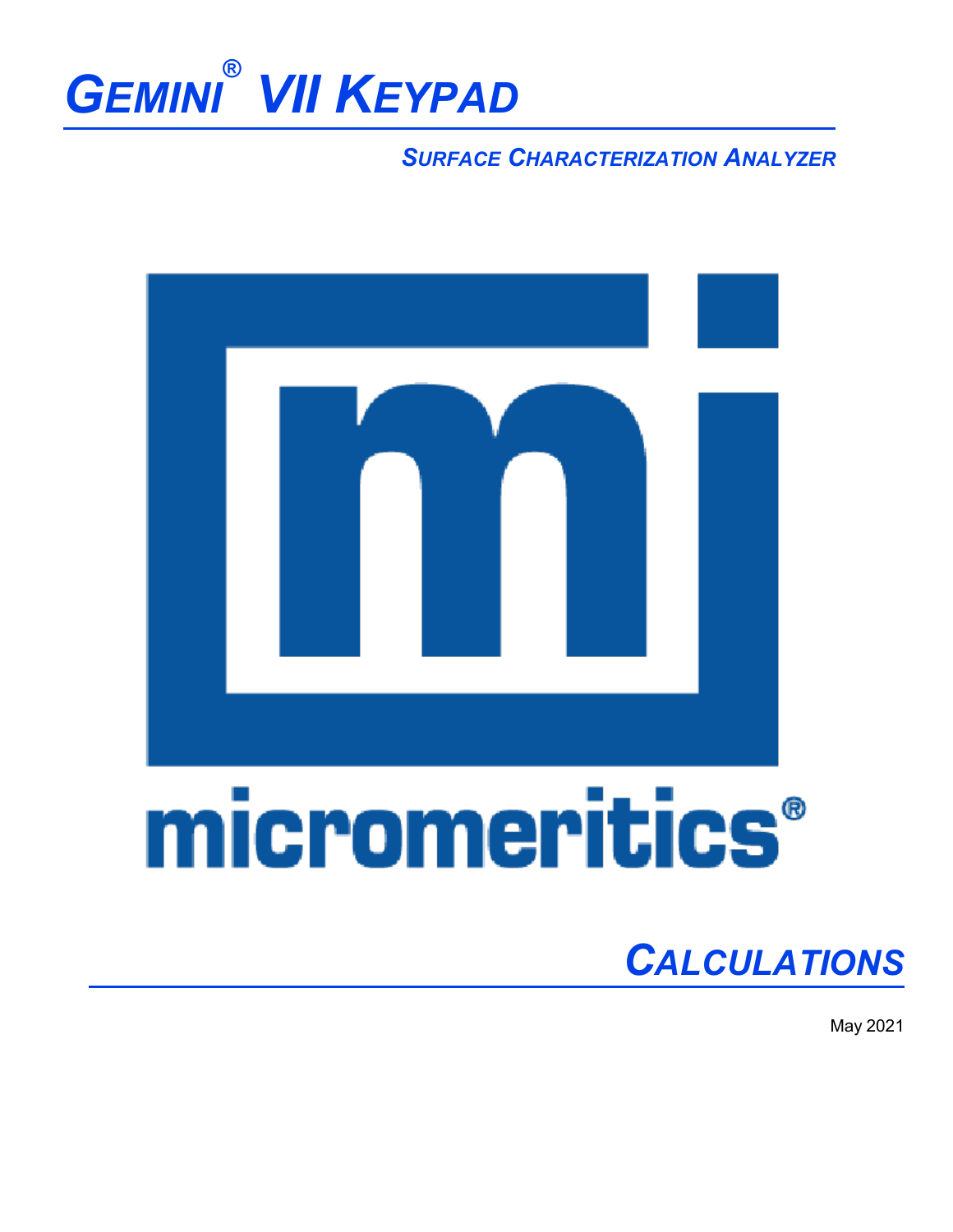#### <span id="page-1-0"></span>*CORPORATE PROFILE*

Micromeritics Instrument Corporation is the world's leading supplier of high-performance systems to characterize particles, powders and porous materials with a focus on physical properties, chemical activity, and flow properties. Our technology portfolio includes: pycnometry, adsorption, dynamic chemisorption, particle size and shape, intrusion porosimetry, powder rheology, and activity testing of catalysts. The company has R&D and manufacturing sites in the USA, UK, and Spain, and direct sales and service operations throughout the Americas, Europe, and Asia. Micromeritics systems are the instruments-of-choice in more than 10,000 laboratories of the world's most innovative companies, prestigious government, and academic institutions. Our world-class scientists and responsive support teams enable customer success by applying Micromeritics technology to the most demanding applications. For more information, please visit www.Micromeritics.com.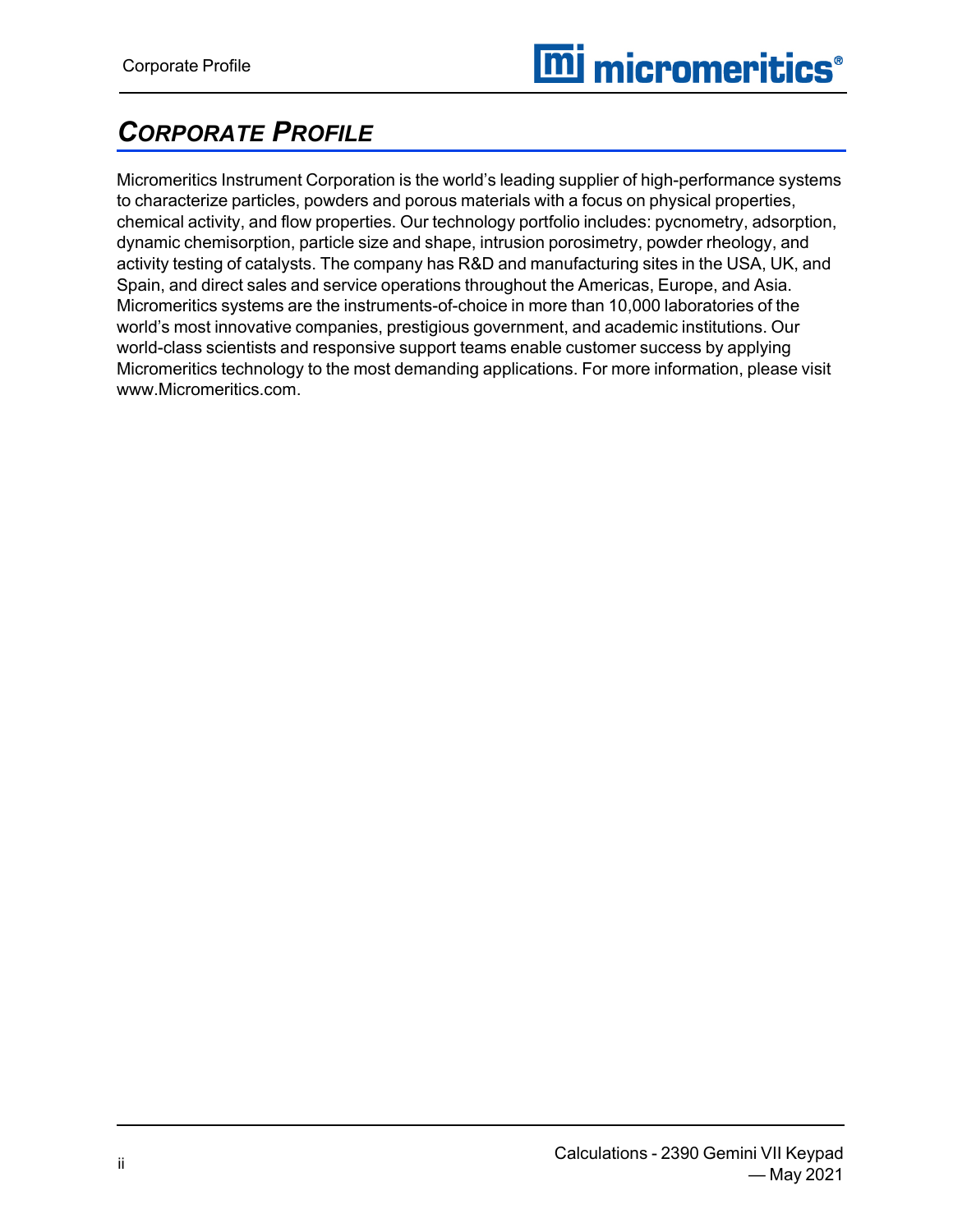### **mi** micromeritics<sup>®</sup>

#### <span id="page-2-0"></span>*CONTACT US*

#### **Micromeritics Instrument Corporation**

4356 Communications Drive Norcross, GA / USA / 30093-2901 Phone: 1-770-662-3636 Fax: 1-770-662-3696 [www.Micromeritics.com](http://www.micromeritics.com/)

#### **Instrument Service or Repair**

Phone: 1-770-662-3666 International — contact your local distributor or call 1-770-662-3666 Service.Helpdesk@Micromeritics.com

#### **Micromeritics Learning Center**

Phone: 1-770-662-3607 www.Micro.edu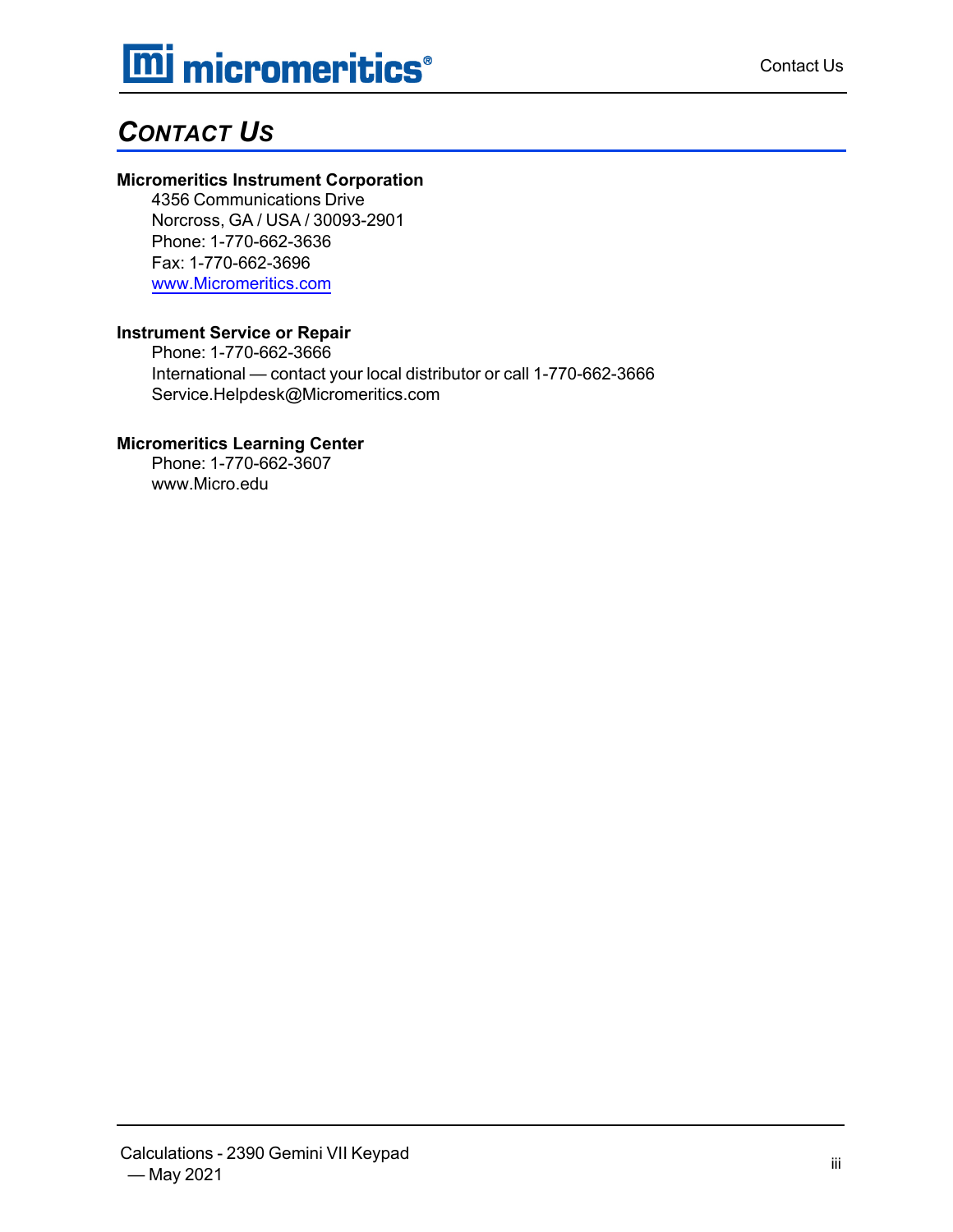### **mi** micromeritics<sup>®</sup>

#### *Table of Contents*

| Horvath-Kawazoe 2008 2009 2010 2020 2020 2031 2040 2050 2060 2071 2080 2091 2092 2093 2094 2096 2097 2098 209 |  |
|---------------------------------------------------------------------------------------------------------------|--|
| Langmuir Surface Area 26                                                                                      |  |
|                                                                                                               |  |
|                                                                                                               |  |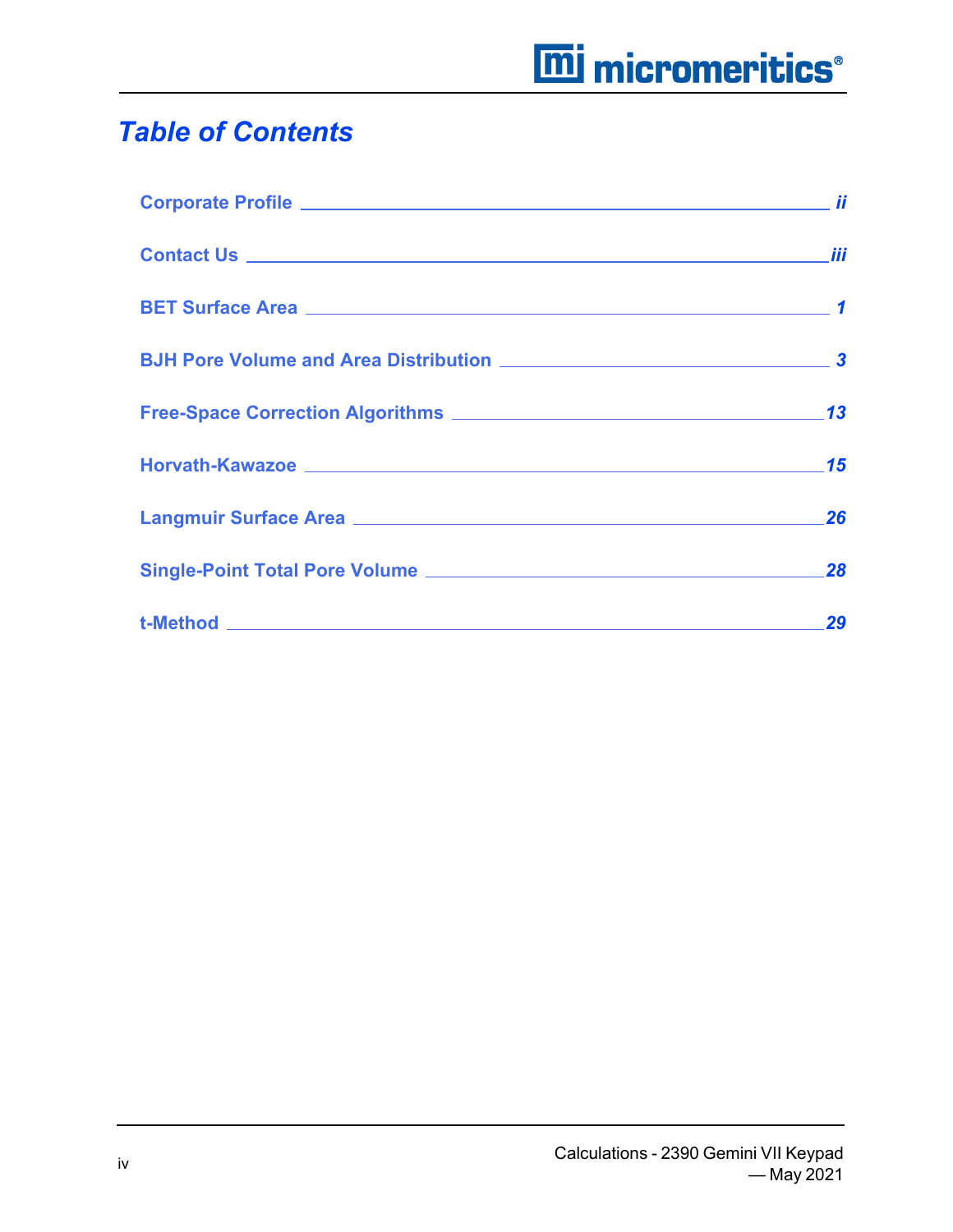#### <span id="page-4-0"></span>*BET SURFACE AREA*

For each point designated for surface area calculations, the  $\mathsf{BET}^{1)}\;$  transformation is calculated as:

$$
B_I = \tfrac{P_{rel_I}}{(1.0-P_{rel_I})\times N_{ads_I}}
$$

where

 $B_1$  = units of g/cm<sup>3</sup> STP  $P_{\text{rel }I}$  = relative pressure  $\rm N_{ads,l} \quad \quad = \quad \quad$  amount of gas adsorbed after equilibrating I<sup>th</sup> dose (cm $^3$  STP)

A least-squares fit is performed on the (P<sub>rel,I</sub> ,B<sub>I</sub>) designated pairs where P<sub>rel,I</sub> is the independent variable and  $\mathsf{B}_\mathsf{I}$  is the dependent variable. The following are calculated:

- Slope (S  $q/cm<sup>3</sup>$  STP)
- $\blacksquare$  Y-intercept (Y<sub>INT</sub> g/cm<sup>3</sup> STP)
- Error of the slope  $(S_{\text{FRR}} g/cm^3$  STP)
- **Error of the y-intercept (YI<sub>ERR</sub> g/cm<sup>3</sup> STP)**
- $\blacksquare$  Correlation coefficient (C<sub>C)</sub>

Using the results of the above calculations, the following are calculated:

**BET SURFACE AREA (SABET <sup>M</sup> 2 /G):**

$$
SA_{\textrm{BET}}=\tfrac{CSA\times (6.023\times 10^{23})}{(22414\;cm^3STP)\times (10^{18}nm^2/m^2)\times (S+Y_{INT})}
$$

where

$$
CSA = adsorbate molecular cross-sectional area (nm2)
$$

1 ) Brunauer, S.; Emmett, P.H.; and Teller, E., J.; Am. Chem. Soc. 60, 309 (1938)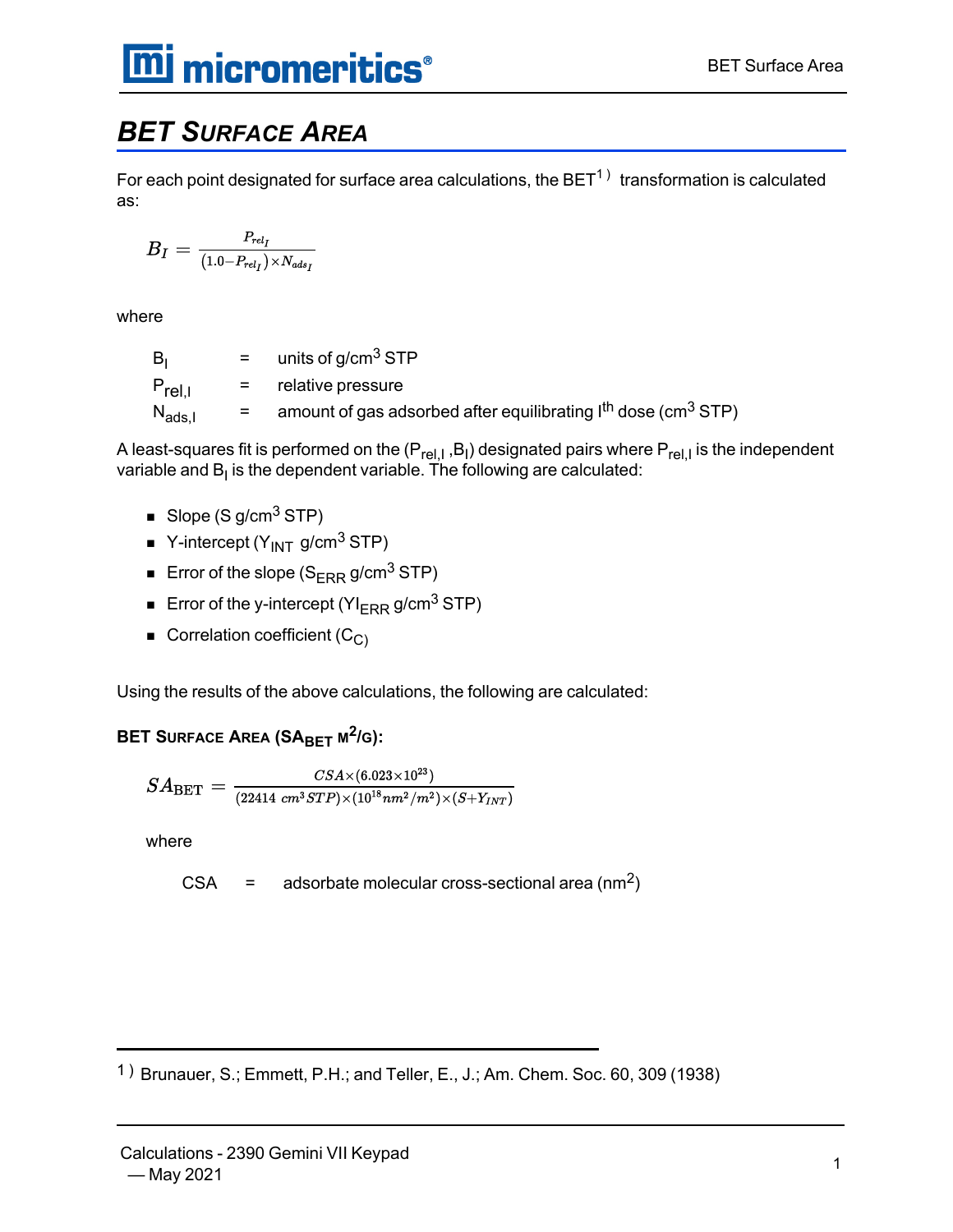#### *BET C VALUE:*

$$
C = \tfrac{S + Y_{INT}}{Y_{INT}}
$$

**VOLUME OF THE MONOLAYER (CM<sup>3</sup> /G STP):**

$$
V_M = \tfrac{1}{C \times Y_{\text{INT}}} = \tfrac{1}{S + Y_{\text{INT}}}
$$

**ERROR OF THE BET SURFACE AREA (M 2 /G):**

$$
BET_{\text{ERR}}=\tfrac{S A_{\text{BET}} \times \left(S_{\text{ERR}}{}^2 + Y I_{\text{ERR}}{}^2\right)^{0.5}}{Y_{\text{INT}}+S}
$$

**SINGLE POINT SURACE AREA (M 2 /G):**

$$
S1PT=Va\left(1-Pr\right)\times4.35\ \times\tfrac{CSA}{0.162}
$$

where

| Pr    | $=$      | pressure closest to 0.3 of the relative pressure points designated for surface<br>area calculations |
|-------|----------|-----------------------------------------------------------------------------------------------------|
| Va    |          | $=$ volume corresponding to Pr                                                                      |
| 0.162 | $\equiv$ | nitrogen molecule cross-sectional area $\text{(nm}^2)$                                              |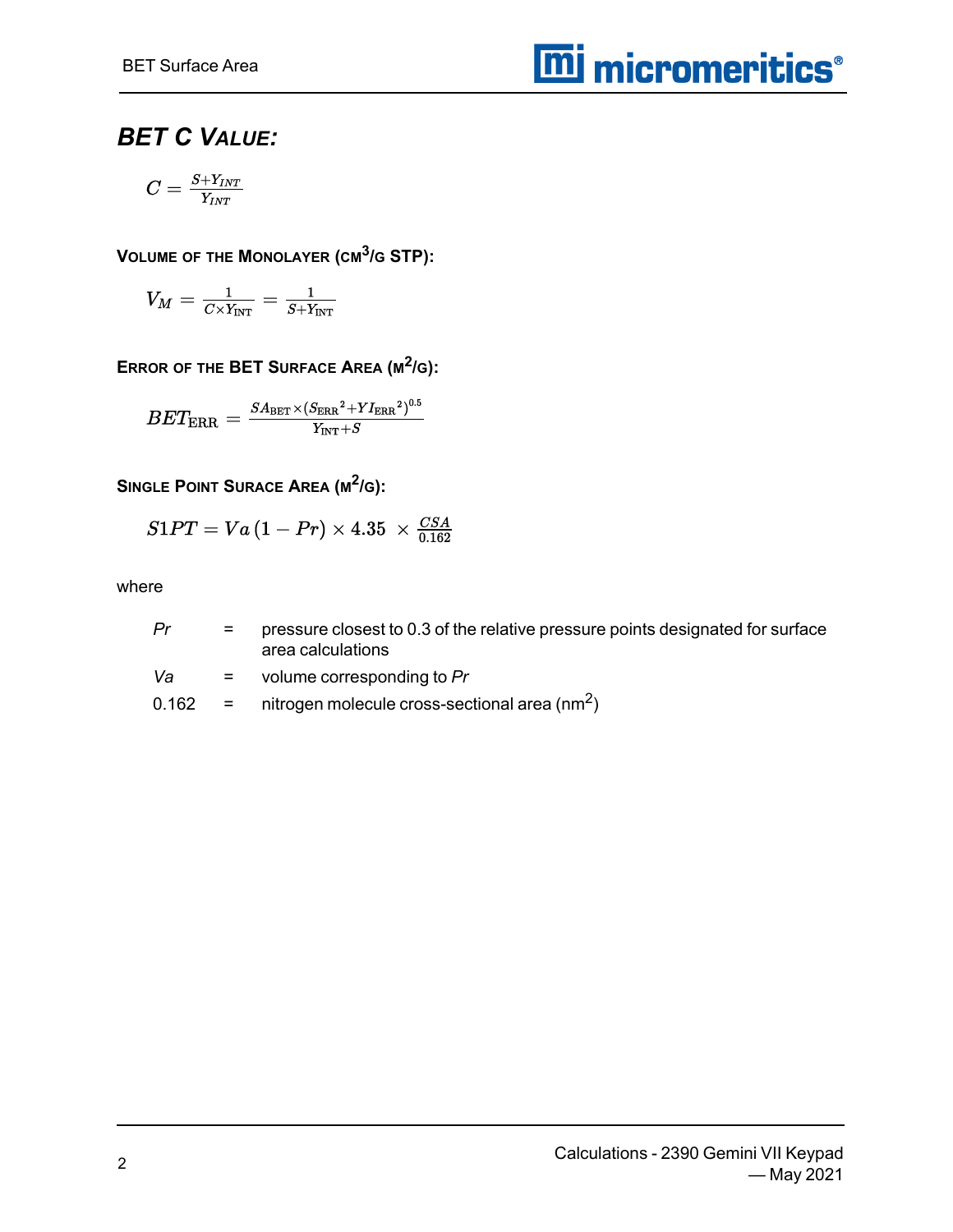# **m** micromeritics<sup>®</sup>

### <span id="page-6-0"></span>*BJH PORE VOLUME AND AREA DISTRIBUTION*

For adsorption data, the relative pressure and quantity adsorbed data point pairs collected during an analysis must be arranged in reverse order from which the points were collected during analysis. All calculations are performed based on a desorption model, regardless of whether adsorption or desorption data are being used.

The data used in these calculations must be in order of strictly decreasing numerical value. Points which do not meet this criterion are omitted. The remaining data set is composed of relative pressure (Pr), quantity adsorbed (V<sub>a</sub>) pairs from (Pr<sub>I</sub>, V<sub>aI</sub>) to (Pr<sub>N</sub>, V<sub>aN</sub>) where (Pr<sub>N</sub> = 0, V<sub>aN</sub> = 0) is assumed as a final point. Each data pair represents an interval boundary (or desorption step boundary) for intervals I=1 to I=N-1 where N = total number of (Pr, V<sub>a</sub>) pairs.

Generally, the desorption branch of an isotherm is used to relate the amount of adsorbate lost in a desorption step to the average size of pores emptied in the step. A pore loses its condensed liquid adsorbate, known as the core of the pore, at a particular relative pressure related to the core radius by the Kelvin<sup>1</sup>) equation. After the core has evaporated, a layer of adsorbate remains on the wall of the pore. The thickness of this layer is calculated for a particular relative pressure from the thickness equation. This layer becomes thinner with successive decreases in pressure, so that the measured quantity of gas desorbed in a step is composed of a quantity equivalent to the liquid cores evaporated in that step plus the quantity desorbed from the pore walls of pores whose cores have been evaporated in that and previous steps. Barrett, Joyner, and Halenda<sup>2</sup>) developed the method (known as the BJH method) which incorporates these ideas. The algorithm used is an implementation of the BJH method.

#### *EXPLANATION OF TERMS*

A pore filled with condensed liquid nitrogen has three zones:

- Core evaporates all at once when the critical pressure for that radius is reached; the relationship between the core radius and the critical pressure is defined by the Kelvin equation.
- **Adsorbed layer** composed of adsorbed gas that is stripped off a bit at a time with each pressure step; the relationship between the thickness of the layer and the relative pressure is defined by the thickness equation.
- **Nalls of the cylindrical pore** the diameter of the empty pore is required to determine the pore volume and pore area. End area is neglected.

<sup>1</sup> ) Kelvin, J. (published under the name of Sir William Thomson), *Phil. Mag. 42*, 448-452 (1871).

<sup>2</sup> ) Barrett, E.P.; Joyner, L.S.; and Halenda, P.P., *J. Am. Chem. Soc. 73*, 373-380 (1951).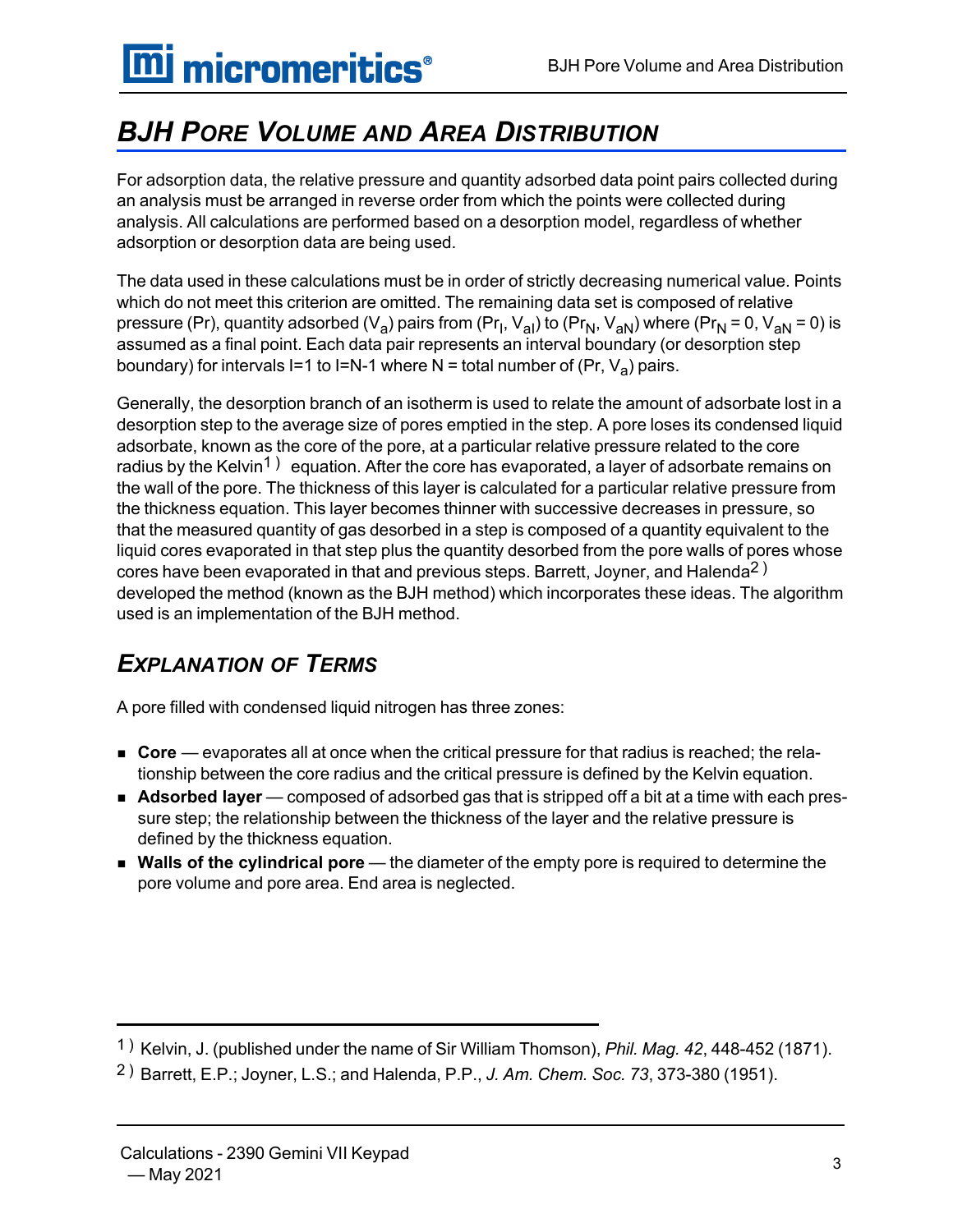

#### *CALCULATIONS*

The quantities adsorbed (V<sub>a</sub>) are converted to the liquid equivalent volumes (VI, cm $^3\!/\mathrm{g})$ 

$$
\text{VI} = (V_{a_I})\,(D)
$$

where D is the Density Conversion Factor.

The relative pressure (Pr<sub>I</sub>) is assumed to be close to unity so that substantially all the pores in the sample are filled.

The corresponding Kelvin core radius is calculated. Only pores smaller than this size will be included:

$$
Rc_I=\tfrac{-A}{(l+F)\ln(Pr_I)}
$$

where

*A* = adsorbate property factor

*F* = fraction of pores open at both ends; assumed to be zero for desorption

This radius will be adjusted for the thickness of the adsorbed layer during subsequent calculation steps.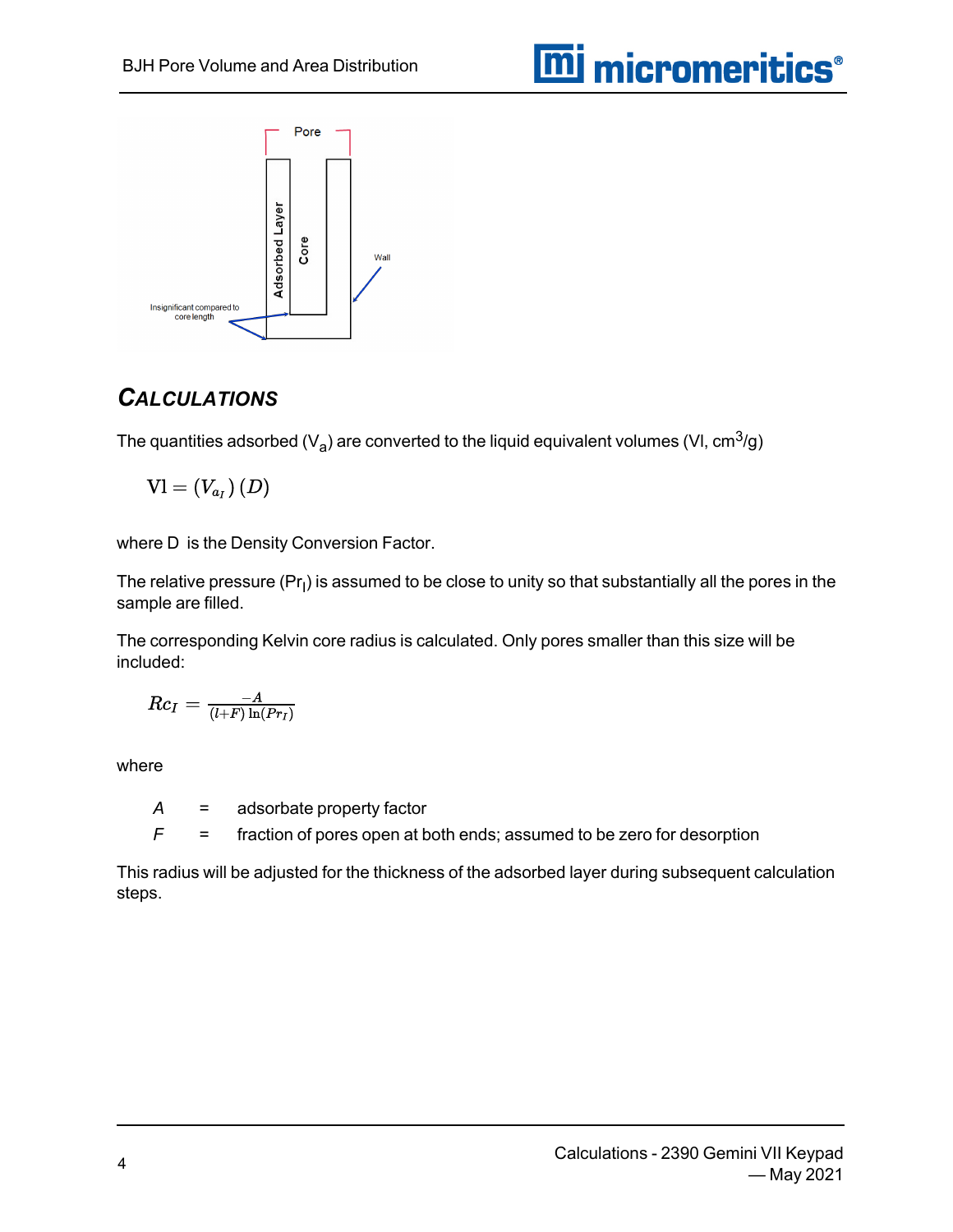

The thickness of the remaining adsorbed layer at this relative pressure is calculated:

$$
TW_I=HP1{\Big[}\frac{HP2}{ln(Pr_I)}{\Big]}^{HP3}
$$

where

HP1, HP2, and HP3 are Halsey Parameters 1, 2, and 3 (respectively) from the Halsey Thickness Equation prompt.

These calculations illustrate the use of the Halsey thickness equation. If the Harkins and Jura equation was selected, substitute the following wherever the thickness equation appears:

$$
T_{W_I}=\left[\tfrac{HJI}{(HJ2-log(Pr_I)}\right]^{HJI}
$$

where

HJ1, HJ2, and HJ3 are Harkins and Jura Parameters 1, 2, and 3 (respectively) from the Harkins-Jura Thickness Equation prompt.

The following calculations (a-c) are made for each relative pressure interval based on the increment of volume desorbed during that interval. The variable I refers to the interval number, that is I=1 for the first interval from Pr<sub>1</sub> to Pr<sub>2</sub>, and so on. J refers to each previous interval during which new pores were found. K refers to the total number of intervals in which new pores have been found. K is also the number of lines reported on the BJH table for collected data.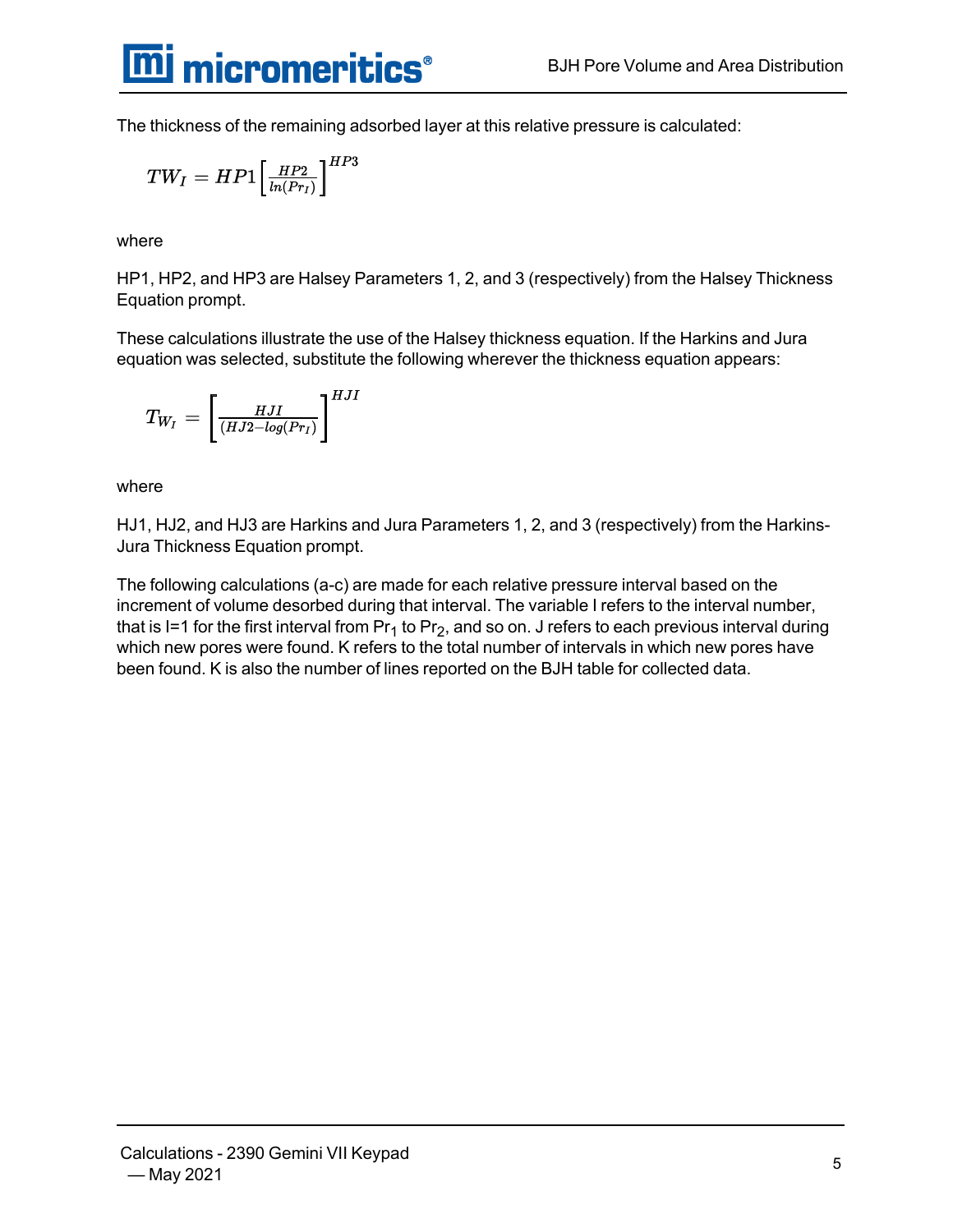a. The thickness of the adsorbed layer at the end of the interval is calculated as:

$$
TW_{I+1} = HP1\Big[\tfrac{HP2}{ln(Pr_{I+1})}\Big]^{HP3}
$$

(For the last pressure interval from the lowest  $Pr_{I}$  to zero relative pressure, TW<sub>I+1</sub>=0.)

For the first pressure interval, there are no previously opened pores so the volume of liquid desorbed from walls of previously opened pores is zero ( $Vd_1 = 0$ ), and the remainder of Step *a* is skipped.

The change in thickness of the wall layer due to desorption from previously opened pores is calculated as:

$$
\Delta Tw = Tw_1 - Tw_{I+1}
$$

The annular cross-sectional area of the wall layer desorbed is calculated for all previously opened pores:

$$
CSA_J=\pi[(RC_j+\Delta Tw)^2-RC_j{}^2](10^{-16}cm^2/A^2)
$$

The total volume of gas desorbed from walls of previously opened pores is calculated:

 $Vd_I = \sum (LP_J)(CSAa_J)$ 

for all previously opened pores

where  $LP_J$  = length of previously opened pores as calculated in Step b-2.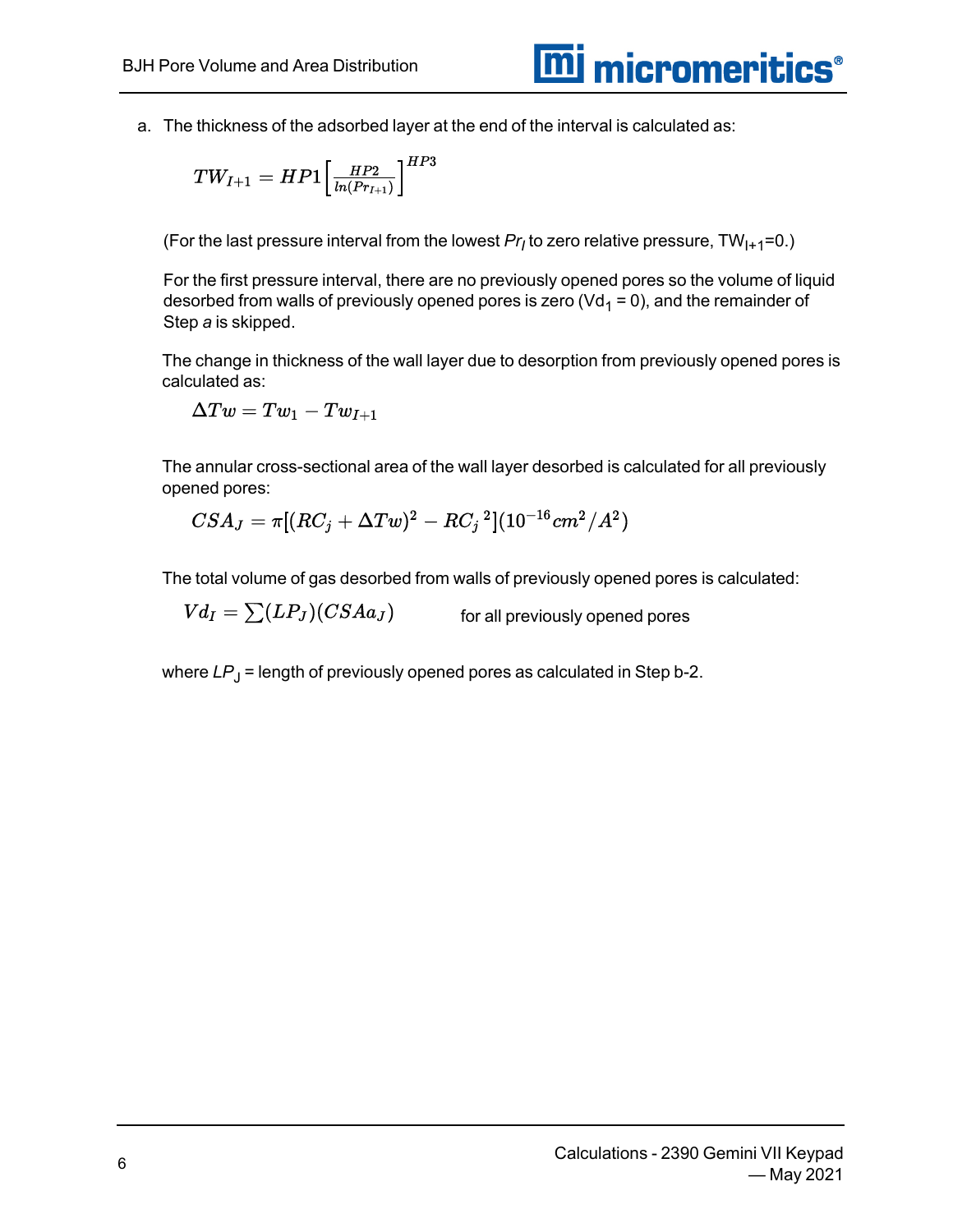**mi** micromeritics<sup>®</sup>

- b. The physical processes occurring for this pressure interval are determined as:
	- 1. If  $Vd<sub>l</sub>$  is greater than the current increment of volume desorbed  $(VlI VlI + 1)$ <sub>,</sub> desorption from walls only is occurring. Total surface of walls exposed thus far  $(cm<sup>2</sup>/q)$  is calculated as:

$$
SA_W = \sum \pi(LP_J)(D_{avg_J})(10^{-8}cm/A)
$$

for all previously opened pores

where

 $D_{\rm avg,i}$ = weighted average pore diameter calculated in Step b.2.

A new layer thickness (*ΔTw*) that will not overcompensate for the actual volume desorbed in this interval is calculated:

$$
\Delta Tw = \tfrac{(Vl_I - Vl_{I+l})(10^8 \tfrac{A}{cm})}{SAw_I}
$$

Since no cores are evaporated in this pressure interval, no new pores are revealed. Thus no ending Kelvin radius and average pore diameter are calculated for this interval. Note that this means the report may have fewer tabulated intervals on the collected data report than experimental pressure intervals.

2. If *Vd*<sub>I</sub> is less than the volume increment desorbed during this interval

 $(Vl_I - Vl_{I+1})$ <sub>, the remaining volume is due to new pores with core evaporation</sub> taking place in this interval. *K*, the number of intervals with new pores exposed, is increased by 1. (For the interval from the lowest *Pr<sup>1</sup>* to zero relative pressure, no new pore volume is calculated and the rest of Step b is skipped.)

The volume desorbed from newly opened pores in this interval is calculated as:

$$
\mathit{Vc}_I=(\mathit{Vl}_I-\mathit{Vl}_{I+1})-\mathit{Vd}_I
$$

The Kelvin radius for the end of the interval is calculated as:

$$
Rc_{k+1} = \tfrac{-A}{(1+F)[\ln(Pr_I + 1)]}
$$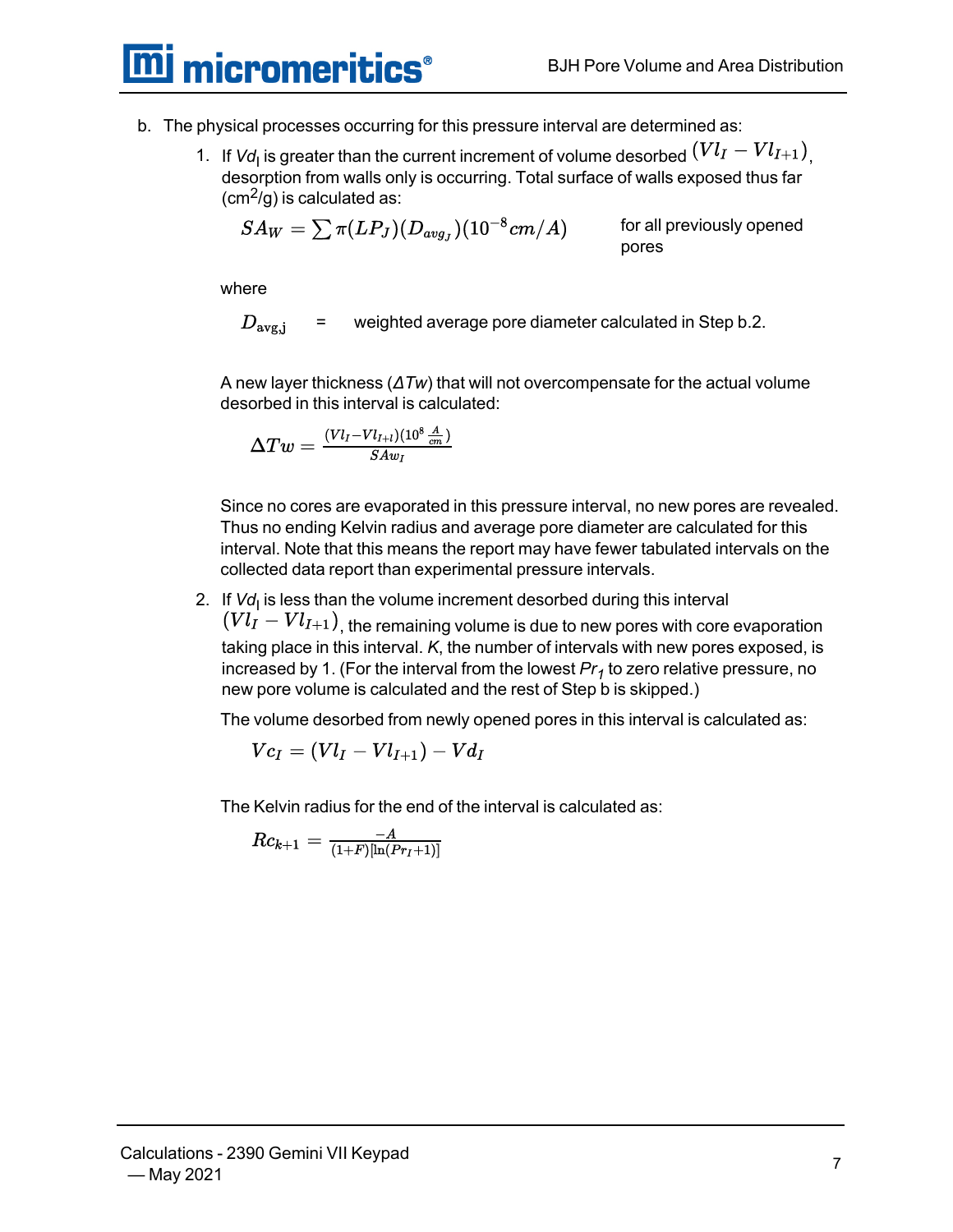#### All new pores opened in this interval are represented by one pore having a lengthweighted average pore diameter and a corresponding length sufficient to account for the required volume of adsorbate. The weighted average pore diameter is calculated as:

**m** micromeritics<sup>®</sup>

$$
D_{\text{avg,K}} = \tfrac{2(Rc_{\text{K}}+Rc_{\text{K}+1})(Rc_{\text{K}})(Rc_{\text{K}+1})}{Rc_{\text{K}}\ ^2+Rc_{\text{K}+1}\ ^2}
$$

 $D_{\text{av}a,K}$  is the diameter of a pore which would have a surface area that is the average of the areas for pores radius  $Rc_{K}$  and  $Rc_{K+1}$ , if its length was the mean of the lengths at those radii.

The relative pressure corresponding to  $D_{avg,K}$  is calculated as:

$$
P_{avg_K} = ln^{-1}\left[\frac{-2A}{(1+F)(D_{avg_K})}\right]
$$

The thickness of the adsorbed layer at this pressure is calculated as:

$$
Tw_{\text{avg}_\text{K}} = HP1 \bigg[ \frac{{\textit{HP2}}}{{\textit{In}(\textit{P}_{\text{avg}_\text{K}})}} \bigg]^{HP3}
$$

The decrease in thickness of the wall layer by desorption from the walls of new pores during the lower portion of the pressure interval is calculated as:

$$
\Delta Td = Tw_{\text{avg}_{K}} - Tw_{I+1}
$$

The cross-sectional area of the newly opened pores is calculated as:

$$
CSAc_{\text{K}}=\bigg[\tfrac{D_{\text{avg}_{\text{K}}}}{2}+\Delta Td\bigg]^2\bigg(\tfrac{10^{-16}\text{cm}^2}{\dot{\text{A}}^2}\bigg)
$$

The length of the newly opened pores is calculated as:

$$
LP_{K} = \frac{Vc_i}{CSAc_K}
$$

Pore diameters and radii are adjusted for the change in thickness of the adsorbed wall layer during this interval. If new pores were opened during this interval, the average diameter is adjusted by the change in layer thickness during the second portion of the desorption interval as:

$$
D_{\texttt{avg}, \texttt{k}, \text{new}} = D_{\texttt{avg}, \texttt{k}, \text{old}} + 2 (\Delta T d)
$$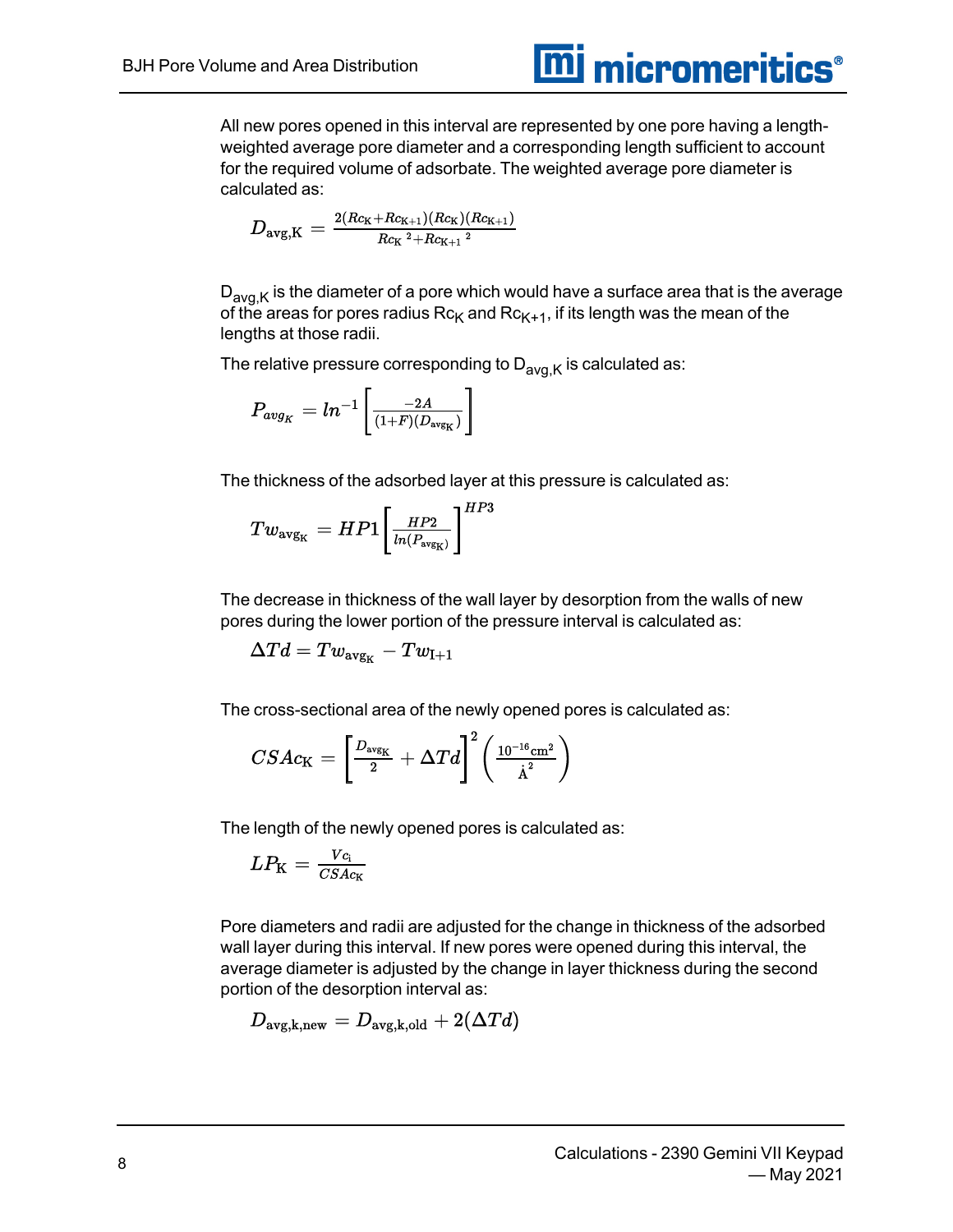**mi** micromeritics<sup>®</sup>

The layer thickness change during the whole interval is added to diameters of previously opened pores as:

$$
D_{\text{avg}_{\text{J}_\textit{new}}} = D_{\text{avg}_{\text{J}_\textit{old}}} + 2 (\Delta T w)
$$

(not including  $D_{\text{av}a,K}$ )

The layer thickness change desorbed during this interval also is added to the radii corresponding to the ends of the pressure intervals as:

$$
\overline{R}c_{\rm J_{new}}=Rc_{\rm J_{old}}+\Delta Tw
$$

for all except  $Rc_{K+1}$ .

Steps *a* to *c* are repeated for each pressure interval.

After the above calculations have been performed, the diameters corresponding to the ends of the intervals are calculated as:

$$
Dp_J=2(rc_J) \,
$$

for all Rc<sub>J</sub>. including Rc<sub>K+1</sub>.

The remaining calculations are based on Dp<sub>I</sub>, D<sub>avg,I</sub>, and LP<sub>I</sub>. These calculations are only done for  $D_{\text{avq},I}$  values that fall between the Minimum BJH diameter and the Maximum BJH diameter specified report options.

(1) Incremental Pore Volume (Vp<sub>I</sub>, cm $3$ /g):

$$
V p_I = \pi (L p_I) \bigg[\frac{D_{\text{avg}_I}}{2}\bigg]^2 \bigg[\frac{10^{16}\text{cm}^2}{\text{\AA}^2}\bigg]
$$

(2) Cumulative Pore Volume (VP<sub>cum, I</sub>, cm<sup>3</sup>/g):

$$
VP_{cum_I} = \textstyle \sum VP_{\text{J}} \ \ \text{for} \ \ (J \leq 1)
$$

(3) Incremental Surface Area SAI, $m<sup>2</sup>g$ ):

$$
\mathrm{SA}_{I}=\,\pi(LP_{I})(10^{-2}m/cm)(D_{avg_{I}})(10^{-10}\,\,m/A)
$$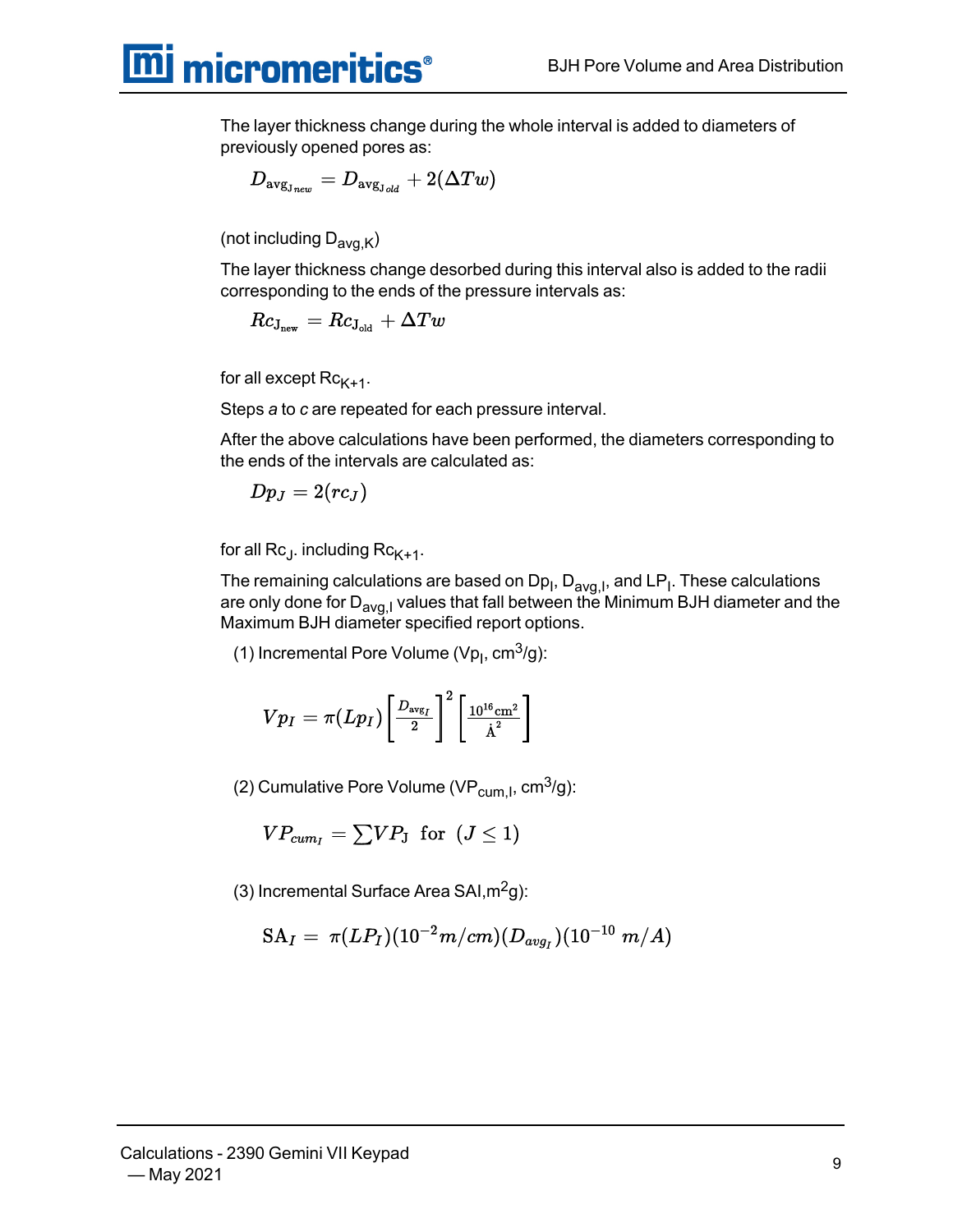### **m** micromeritics<sup>®</sup>

(4) Cumulative Surface Area SA $_{\text{cum},l}$ , m<sup>2</sup>g):

$$
SA_{cum_{10}} = \textstyle\sum SA_{\text{J}} \text{for} J \leq 1
$$

(5) dV/dD pore volume (dV/dD<sub>I</sub>, cm<sup>3</sup>/g-A):

$$
\frac{dV}{dD_{\rm I}}=\frac{V P_{\rm I}}{D p_{\rm I}-D p_{\rm I+1}}
$$

(6) dV/d log (D) pore volume (dV/d log(D)<sub>I</sub>, cm<sup>3</sup>g):

$$
\frac{dDv}{d\log D_{\rm I}}=\frac{V P_{\rm I}}{\log\left(\frac{Dp_{\rm I}}{Dp_{\rm I+1}}\right)}
$$

(7)  $dA/dD$  pore area  $(dA/dD1, m^2/g-A)$ :

$$
\frac{dA}{dD\mathrm{I}}=\frac{SA_{\mathrm{I}}}{Dp_{\mathrm{I}}-Dp_{\mathrm{I}+1}}
$$

(8) *dA/d log(D)* pore area [*dA/d log(D)<sup>I</sup>* , m2/g]:

$$
\frac{dA}{d\log D_{\rm I}}=\frac{S A_{I}}{\log\left(\frac{D p_{\rm I}}{D p_{\rm I+1}}\right)}
$$

For fixed pore size tables (if selected), the following calculations are performed:

(1) Average Fixed Pore Size (DF $_{avgJ}$ ,A):

$$
DF_{\textup{avg}_J}=\frac{Dp_{F_{\textup{J}}}+D_{P_{F_{\textup{J}+1}}}}{2}
$$

calculated for all intervals in the fixed pore size table.

For the intervals with between the Minimum BJH diameter and the Maximum BJH diameter.

(2) Cumulative Pore volume (VpF<sub>CUM, I</sub>, cm<sup>3</sup>/g):

#### $V_P F_{\text{CUM}_I} = \text{INTERP}(D_P F_{I+1})$

where INTERP(x) is the value interpolated from the function  $X=dP_{J+1}$  and Y=VP<sub>CUMJ</sub>, using an AKIMA semi-spline interpolation.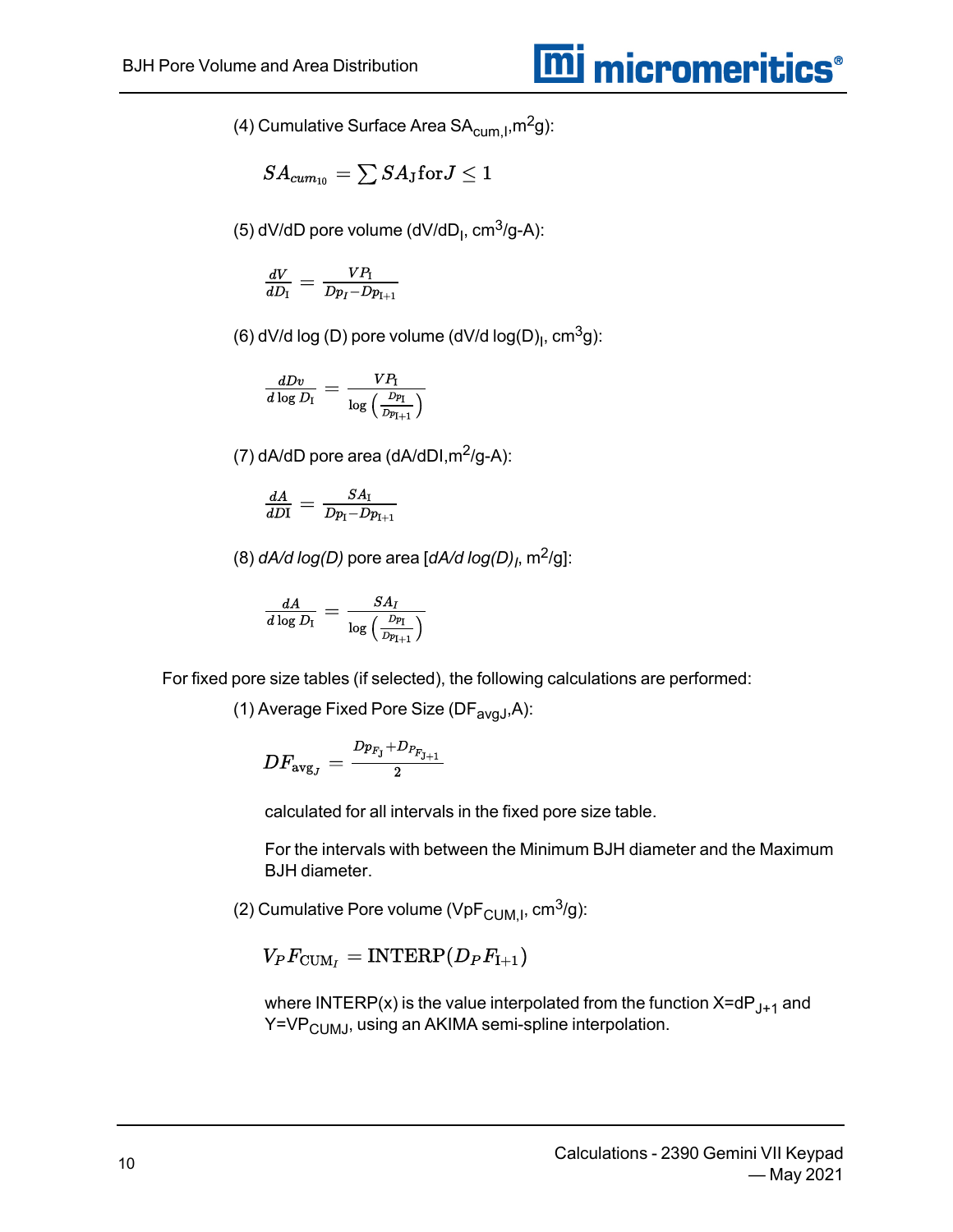### **mi** micromeritics<sup>®</sup>

(3) Incremental Pore Volume (VpFI, cum<sup>3</sup>/g):

$$
V_P F_i = V_P F_{{\rm{CUM}}_I} - V_P F_{{\rm{CUM}}_{I-1}}
$$

where  $VpF_{\text{CUMO}}=0$ 

(4) Cumulative Surface Area (SAF<sub>CUMI</sub>,  $m^2/g$ ):

#### $SAF_{\text{CUM}_I} = \text{INTERP}(D_P F_{I+1})$

where *INTERP(x)* is the value interpolated from the function  $X = Dp_{J+1}$  and Y=SA<sub>CUMJ</sub>.

(5) Incremental Surface Area (*SAF<sub>I</sub>,* m<sup>2</sup>/g):

$$
SAF_{\rm I} = SAF_{{\rm CUM}_I} - SAF_{{\rm CUM}_{I-1}}
$$

where *SAF<sub>CUM0</sub>* = 0.

(6) dV/dD pore volume (*dV/dDpF<sup>I</sup>* , cm3/g-A):

$$
\tfrac{dV}{dDpF_1}=\mathrm{INTERP}(DpF_{\mathrm{I}+1})
$$

where *INTERP(x)* is the value interpolated from the function  $X = D_{\text{avd}}$ and Y=dV/d D<sub>J</sub>.

(7) dV/d log(D) pore volume [*dV/d log(DpF<sup>i</sup>* ), cm3/g]:

$$
\tfrac{dV}{d\log(DpF_{\rm I})}={\rm INTERP}(DpF_{\rm I+1})
$$

where INTERP(x) is the value interpolated from the function $X = D_{\text{avol}}$ and  $Y=dV/d \log(D)$ 

(8) dA/dD pore area (*dA/dDpF<sup>I</sup>* , m2/g-A):

$$
\tfrac{dA}{dDpF_1}=\mathrm{INTERP}(DpF_{\mathrm{I}+1})
$$

where *INTERP(x)* is the value interpolated from the function $X = D_{\text{avd}}$ and *Y=dA/dD*<sup>J</sup> .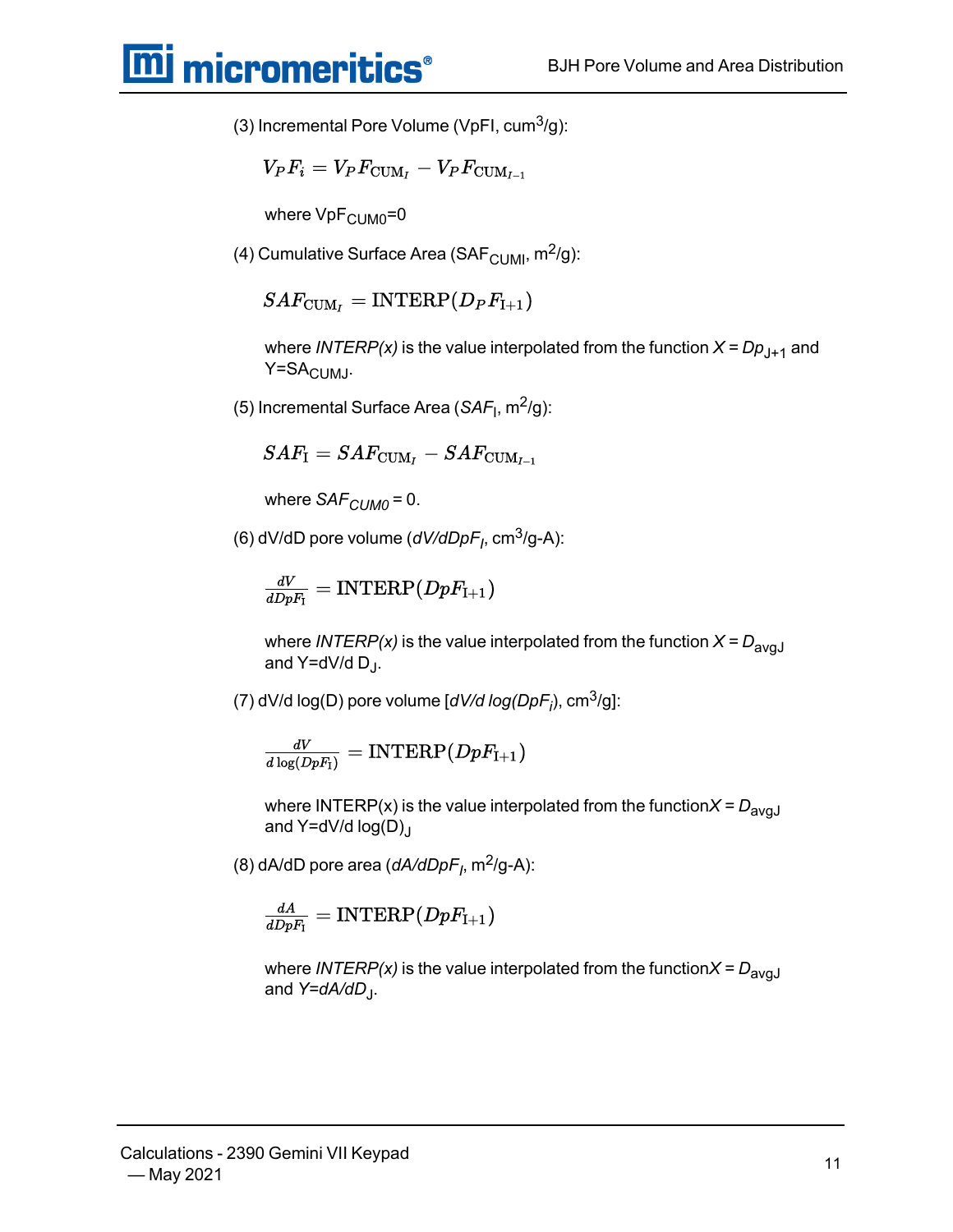

(9) dA/d log(D) pore area [dA/d log(DpF<sub>I</sub>), m<sup>2</sup>/g]:

$$
\tfrac{dA}{d\log(DpF_{\mathrm{I}})}=\mathrm{INTERP}(DpF_{\mathrm{I}+1})
$$

where *INTERP(x)* is the value interpolated from the function $X = D_{\text{avgJ}}$ and *Y=dA/d log(D)*<sup>J</sup> .

#### *COMPENDIUM OF VARIABLES*

| V <sub>a</sub> |     | quantity adsorbed expressed as a volume ( $\text{cm}^3/\text{g}$ STP)  |
|----------------|-----|------------------------------------------------------------------------|
| V,             | $=$ | liquid equivalent volume of volume adsorbed ( $\text{cm}^3/\text{q}$ ) |
| D              | $=$ | density conversion factor ( $\text{cm}^3/\text{cm}^3$ STP)             |
| $P_r$          | $=$ | relative pressure                                                      |
| $D_{\rm p}$    |     | pore (or core) diameter (A)                                            |
| $R_c$          | $=$ | Kelvin radius (A) of core                                              |
| A              | $=$ | adsorbate property factor                                              |
| F              | $=$ | fraction of pores open at both ends                                    |
| $\Delta Tw$    | $=$ | thickness of adsorbed layer desorbed during interval (A)               |
| Tw             | $=$ | thickness of remaining adsorbed wall (A)                               |
|                |     |                                                                        |

HP1, HP2, and HP3 are Halsey Parameters from the Halsey Thickness Equation prompt.

HJ1, HJ2, and HJ3 are Harkins and Jura Parameters from the Harkins and Jura Thickness Equation prompt.

| Vd               |     | volume of gas desorbed from walls of previously opened pores $\text{(cm}^3\text{/q)}$ |
|------------------|-----|---------------------------------------------------------------------------------------|
| $D_{\text{avg}}$ | $=$ | average pore diameter (Å)                                                             |
| CSAa             | $=$ | annular cross-sectional area of the desorbed layer $\rm (cm^2)$                       |
| <b>CSAc</b>      | $=$ | cross-sectional area of opening of newly opened pores $\text{(cm}^2\text{)}$          |
| SAw              | $=$ | total surface area of walls exposed (cm <sup>2</sup> /g)                              |
| $\Delta T d$     | $=$ | thickness of layer desorbed from walls of newly opened pores (Å)                      |
| Vc               | $=$ | volume desorbed from cores of newly opened pores $\rm \left( cm^3/q \right)$          |
| $L_P$            | $=$ | length of pore $(cm/g)$                                                               |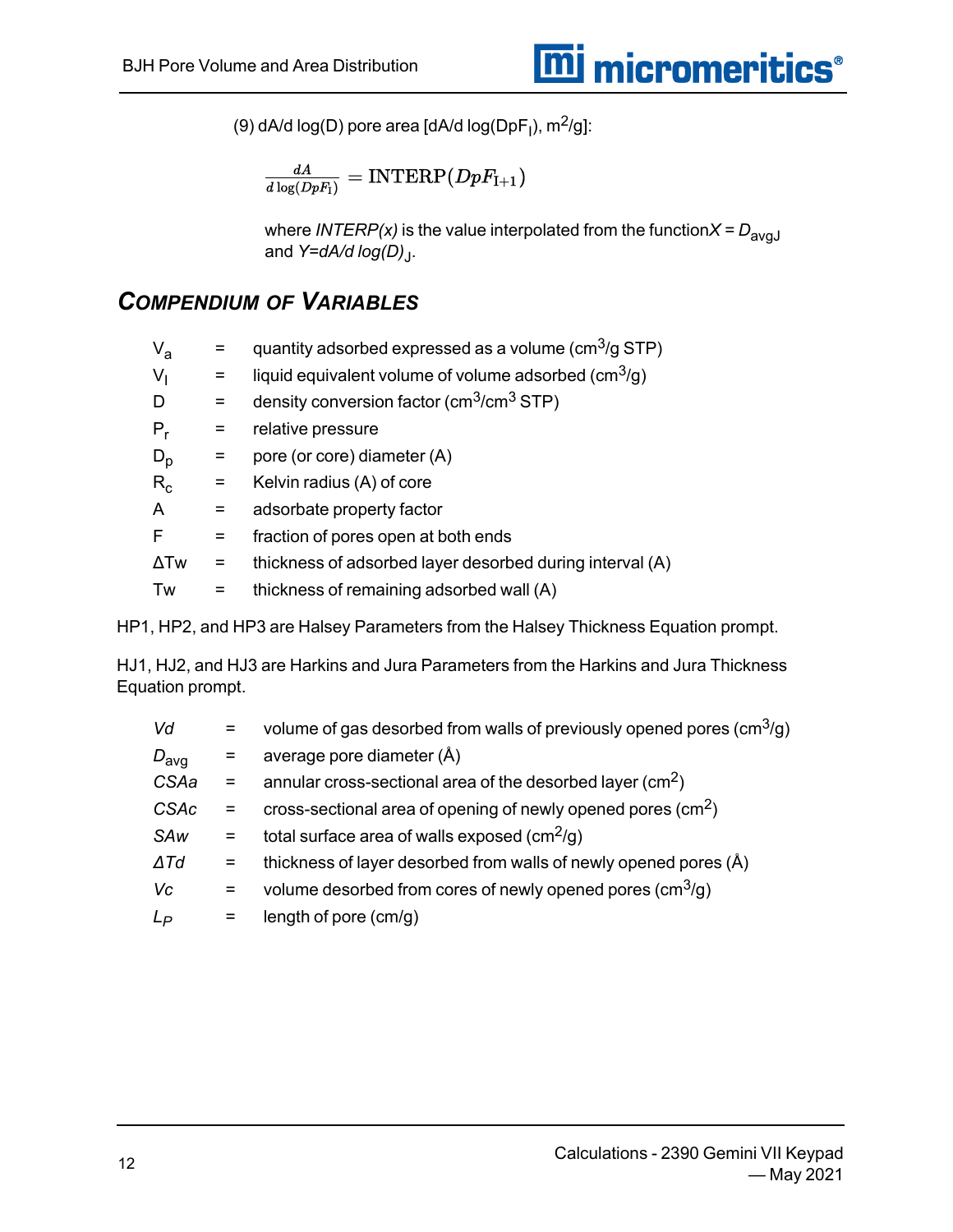#### <span id="page-16-0"></span>*FREE-SPACE CORRECTION ALGORITHMS*

Free space differential compensation for the Gemini is accomplished in two steps. First, the free space correction,  $\mathsf{C}_\mathsf{f}$  (cm $^3$  STP/mmHg) is determined. Second, the correction is applied to quantities adsorbed during analysis.

#### *DETERMINING THE FREE-SPACE CORRECTION*

The free space correction C<sub>f</sub> (cm<sup>3</sup> STP/mmHg) can be *Measured* or *Calculated*.

#### *MEASURED*

Evacuate the sample and balance ports, charge the reservoirs with helium, and dose to 760 mmHg. Measure the gas quantity differential,  ${\sf Q}_{\sf h}$  (cm $^3$  STP), and the absolute sample pressure, P<sub>h</sub> (mmHg). Record the free space correction:

$$
C_f=\tfrac{Q_h}{P_h}
$$

#### *CALCULATED*

This method requires using a bath of liquid nitrogen temperature. It should not be selected for free-space correction if a liquid nitrogen bath is not being used.

Measure the free space correction as above, except use an empty sample tube of the same volume as that to be used during subsequent sample analyses. Calculate and record the system volume correction  $Q_{\text{sys}}$  (cm<sup>3</sup> STP):

$$
Q_{sys}=760\ mmHg\times\tfrac{Q_h}{P_h}
$$

Calculate the sample quantity  $Q_{\text{sam}}$  (cm<sup>3</sup>) from independently determined sample mass  $M_{\text{sam}}(g)$ and sample density  $D_{\text{sam}}$  (g/cm<sup>3</sup>):

$$
Q_{sam} = \frac{M_{sam}}{D_{sam}}
$$

Calculate the quantity of gas displaced by the sample at liquid nitrogen temperature and standard pressure:

$$
Q_{gas}=Q_{sam}\times \tfrac{273.13K}{77.15K}
$$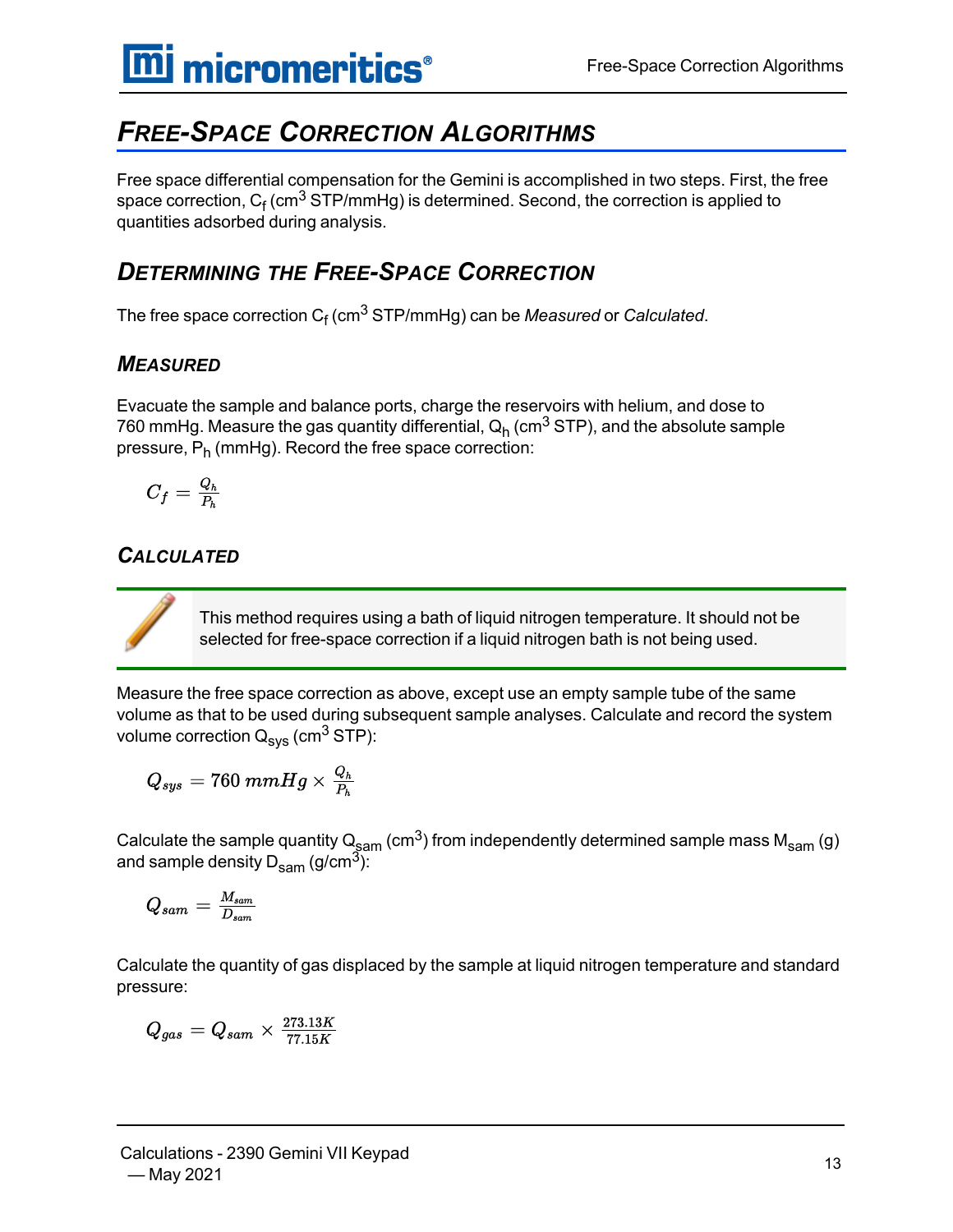

Calculate the free space correction due to both the system volume correction and the gas displaced by the sample in  $\text{cm}^3$  STP/mmHg:

$$
C_f = \frac{Q_{sys} - Q_{gas}}{760 \; mmHg}
$$

#### *APPLYING THE FREE-SPACE CORRECTION TO QUANTITIES ADSORBED*

Measure the uncorrected quantity adsorbed  $\mathsf{Q}_{\mathsf{raw}}$  (cm<sup>3</sup> STP) and the pressure at which this quantity is adsorbed P<sub>ads</sub> (mmHg). Use the independently determined adsorbate nonideality correction C<sub>n</sub> (%/atm) and the free space correction C<sub>f</sub> (cm<sup>3</sup> STP/mmHg) to calculate the adsorbate quantity correction  $Q_{cor}$  (cm<sup>3</sup> STP) for this point:

$$
Q_{cor} = C_f \times P_{ads} \times \left[1 + \left(\frac{P_{ads}(C_n)}{100\% \times \frac{760 \text{ mmHg}}{atm}}\right)\right]
$$

Apply the correction to the uncorrected quantity adsorbed to obtain the corrected quantity adsorbed  $Q_{\text{ads}}$  (cm<sup>3</sup> STP):

 $Q_{ads} = Q_{raw} - Q_{cor}$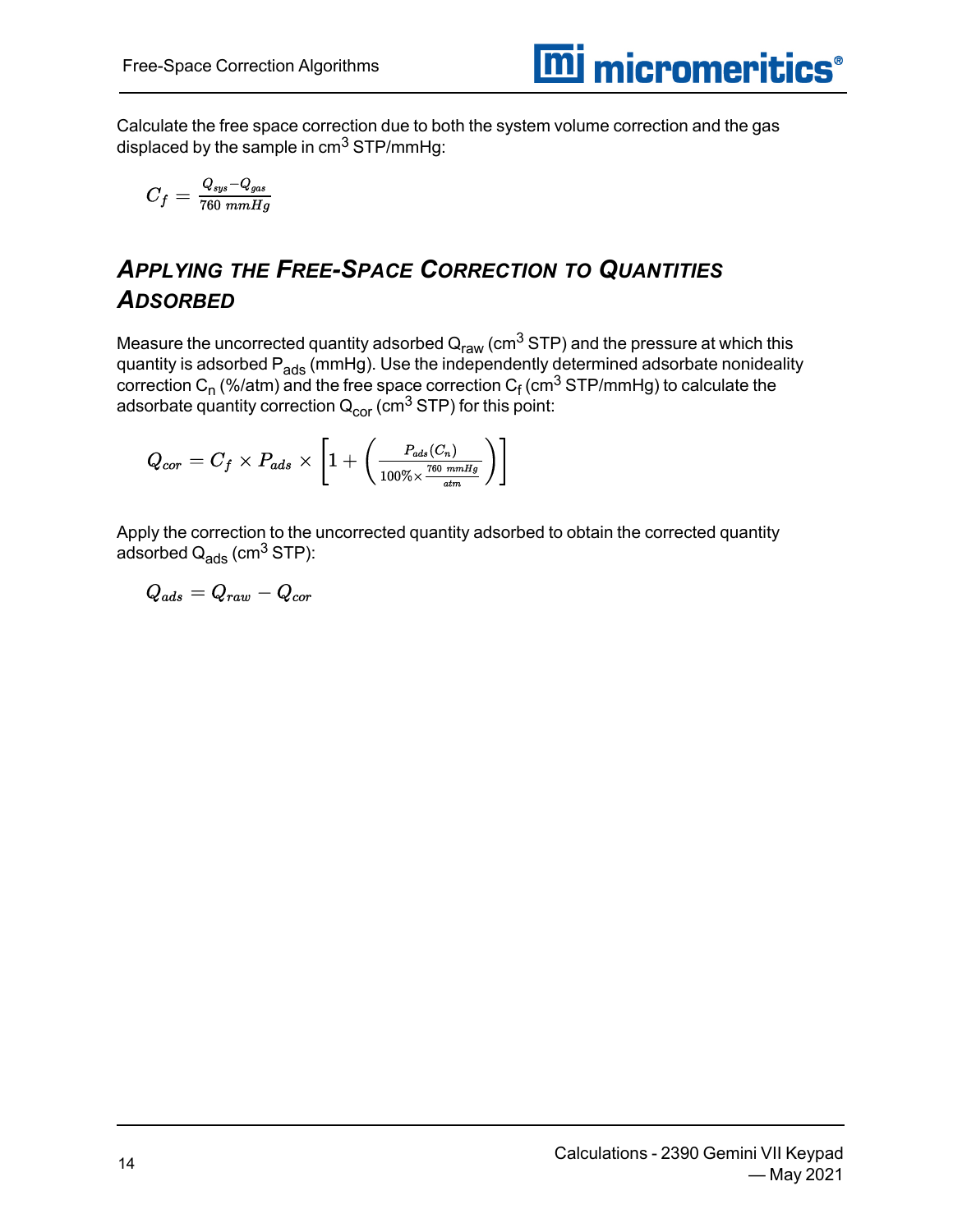#### <span id="page-18-0"></span>*HORVATH-KAWAZOE*

A relative pressure lower limit is determined such that *L-d<sup>0</sup>* never equals zero. All pressure points less than this limit are discarded. For each collected relative pressure point, values of *L* are chosen in an iterative manner, and the relative pressure (*P/P<sup>0</sup>* ) determined by solving one of the following equations:

- Slit Pore Geometry (original Horvath-Kawazoe)
- Cylinder Pore Geometry (Saito / Foley)
- Sphere Pore Geometry (Cheng / Yang)

#### *SLIT PORE GEOMETRY (ORIGINAL HORVATH-KAWAZOE)*

When using the original Horvath-Kawazoe<sup>1</sup>) method, the following equation is solved for each value of *P*. The value of *L* is determined when the solved-for relative pressure is within 0.1% of the collected absolute pressure:

$$
\textstyle \mathrm{l_n \frac{P}{P_o} = \frac{K}{RT} \times \frac{IP \times 10^{32} J A^4/J \, cm^4}{\sigma^4 \times (L - 2 \times d_0)}} \times \left[ \frac{\sigma^4}{3 \times (L - d_o)^3} - \frac{\sigma^{10}}{9 \times (L - d_o)^9} - \frac{\sigma^4}{3 \times d_o^3} + \frac{\sigma^{10}}{9 \times d_o^9} \right]
$$

where

- K = Avogadro's number  $(6.023 \times 10^{23})$
- R = gas constant  $(8.31441 \times 10^7 \text{ ergs/mol K})$
- $T =$  analysis bath temperature  $(K)$ , from an entered or calculated value
- σ = gas solid nuclear separation at zero interaction energy (Å),  $\frac{Z_s + Z_A}{2}$

where

- $Z_{\rm S}$  = sample equilibrium diameter at zero interaction energy (Å)
- $Z_A$  = zero interaction energy diameter

1 ) Horvath, G. and Kawazoe, K., *J. Chem. Eng. Japan 16(6)*, 470 (1983).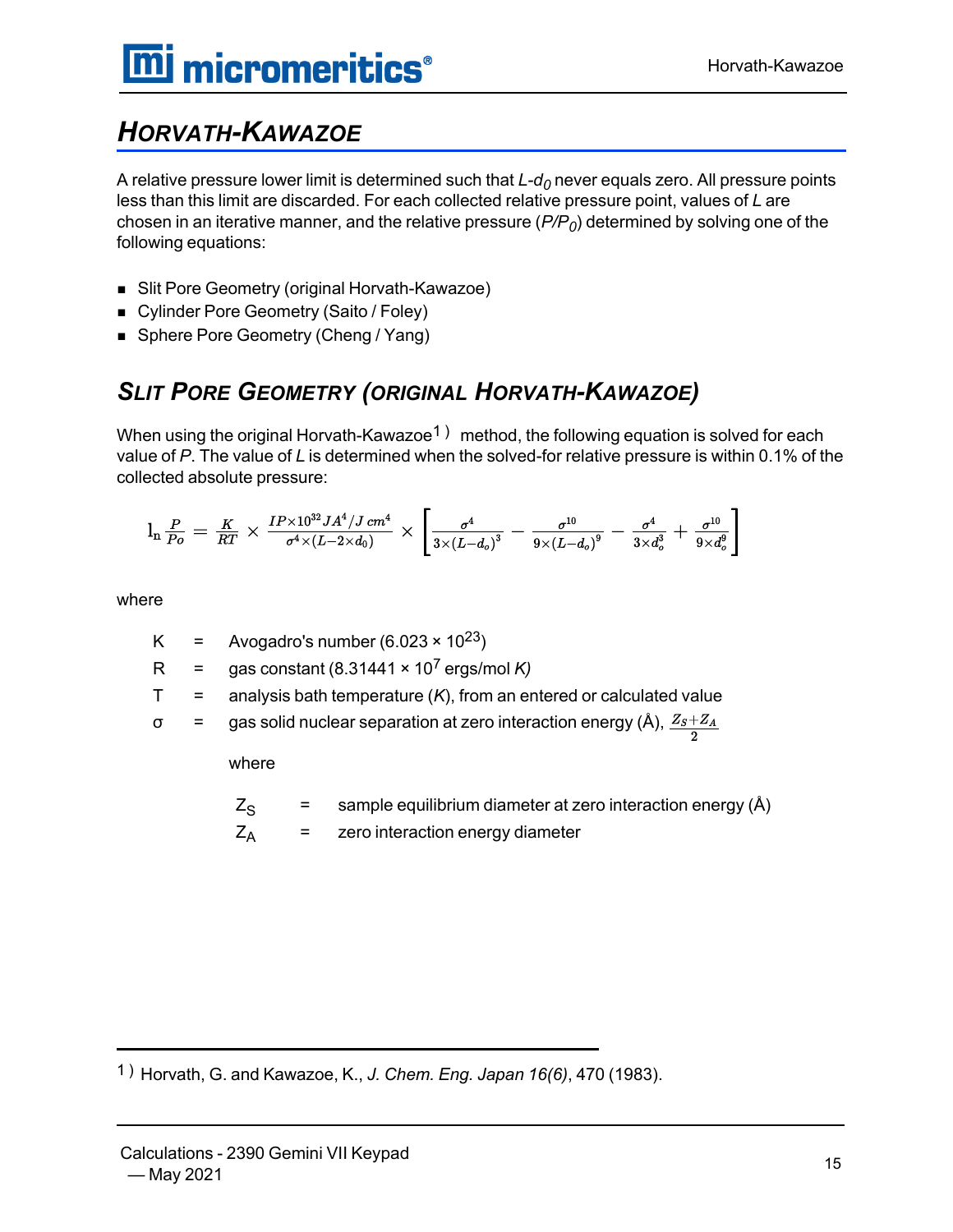$$
\mathsf{d}_0 = \frac{D_{\rm A}+D_{\rm S}}{2}
$$

where

 $D_A$  = molecular diameter of adsorbate  $(A)$ 

 $D_S$  = diameter of sample atom  $(A)$ 

- $L =$  pore width (nucleus to nucleus)  $(A)$
- P = equilibrium pressure (mmHg)
- $P_0$  = saturation pressure (mmHg)
- IP = interaction parameter  $(10^{-43} \text{ ergs-cm}^4)$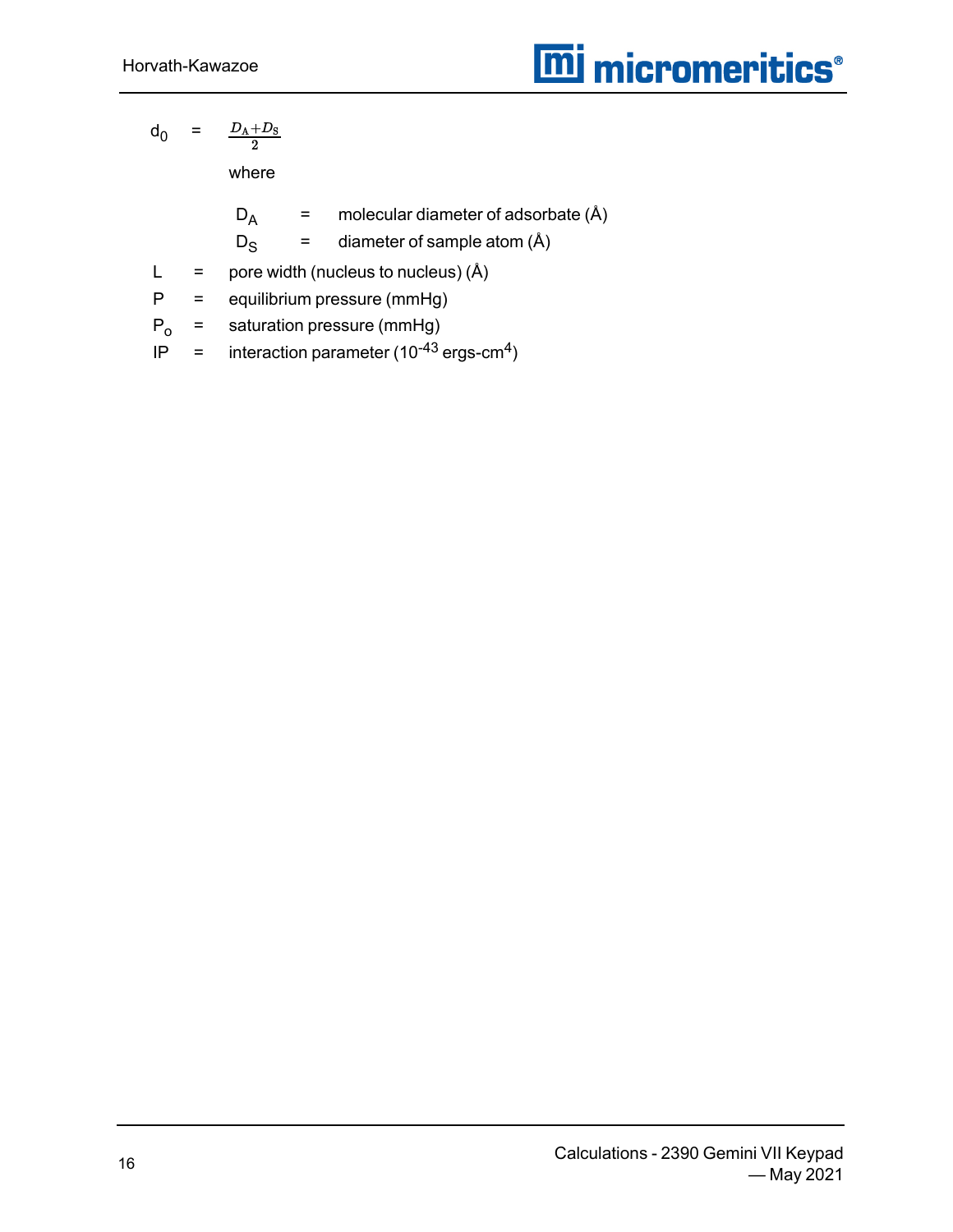#### *CYLINDER PORE GEOMETRY (SAITO/FOLEY)*

When using the Saito/Foley1 ) method, the following equation is solved for each value of *P*. The value of *L* is determined when the solved-for relative pressure is within 0.1% of the collected absolute pressure:

$$
\ln\left(\frac{P}{P_0}\right) = \frac{3}{4}\frac{\pi N_A}{RT} \times \frac{IP \times 10^{32} J A^4/J\,cm^4}{d_0{}^4} \times \sum_{k=0}^\infty\left[\frac{1}{\mathrm{k+1}}\!\left(1-\frac{d_0}{r_{\mathrm{p}}}\right)^{\!2\mathrm{k}}\times \right.\\\left.\left.\left\{\frac{21}{32}\alpha_\mathrm{k}\!\left(\frac{d_0}{r_{\mathrm{p}}}\right)^{10}-\beta_\mathrm{k}\!\left(\frac{d_0}{r_{\mathrm{p}}}\right)^4\right\}\right]
$$

where

$$
N_A = \text{Avogadro's number } (6.023 \times 10^{23})
$$

R = gas constant 
$$
(8.31441 \times 10^7 \text{ ergs/mol K})
$$

- $T =$  analysis bath temperature  $(K)$ , from an entered or calculated value
- $L =$  pore width (nucleus to nucleus)  $(A)$
- $P =$  equilibrium pressure (mmHg)
- $P_0$  = saturation pressure (mmHg)
- IP = interaction parameter (10<sup>-43</sup> ergs-cm<sup>4</sup>)

$$
d_0 = \frac{D_A + D_S}{2}
$$

where

$$
D_A = \text{molecular diameter of adsorbate (A)}
$$

$$
D_S
$$
 = diameter of sample atom (Å)

$$
\alpha_{k} = \left(\frac{-4.5 - k}{k}\right)^{2} \alpha_{k-1}, \alpha_{0} = 1.0
$$
  

$$
\beta_{k} = \left(\frac{-1.5 - k}{k}\right)^{2} \beta_{k-1}, \beta_{0} = 1.0
$$

$$
\begin{pmatrix} k & j^{p} & k^{p-1} & j^{p} & j^{p} \end{pmatrix}
$$

$$
r_p
$$
 = radius of the cylindrical pore,  $\frac{L}{2}$ 

1 ) Saito, A. and Foley, H. C., *AlChE Journal 37(3)*, 429 (1991).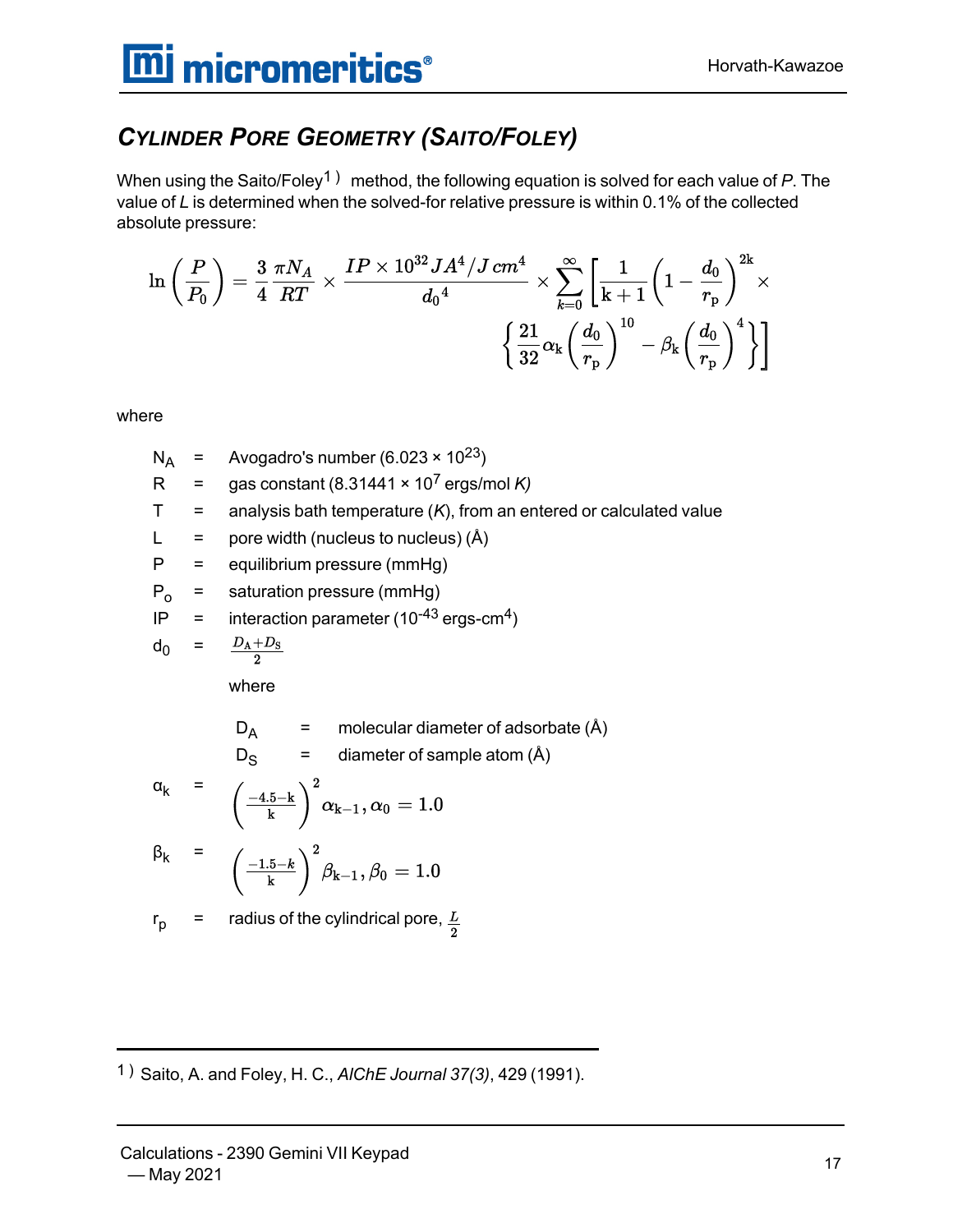#### *SPHERE PORE GEOMETRY (CHENG/YANG)*

When using the Cheng / Yang<sup>1</sup>) method, the following equation is solved for each value of P. The value of *L* is determined when the solved-for relative pressure is within 0.1% of the collected absolute pressure:

$$
\ln\left(\frac{P}{P_0}\right) = \frac{6(N_1\epsilon^*_{12}+N_2\epsilon^*_{22})L^3\times10^{32}JA^4/J\,cm^4}{RT(L-d_0)^3}\bigg[-\left(\frac{d_0}{L}\right)^6\left(\frac{1}{12}T_1+\frac{1}{8}T_2\right)+\left(\frac{d_0}{L}\right)^{12}\left(\frac{1}{90}T_3+\frac{1}{80}T_4\right)\bigg]
$$

where

- R = gas constant  $(8.31441 \times 10^7 \text{ ergs/mol K})$
- $T =$  analysis bath temperature  $(K)$ , from an entered or calculated value

$$
d_0 = \frac{D_A + D_S}{2}
$$

where

 $D_A$  = molecular diameter of adsorbate  $(\hat{A})$ 

 $D_S$  = diameter of sample atom (Å)

 $L =$  pore width (nucleus to nucleus)  $(A)$ 

$$
N_1 = 4\pi L^2 N_S
$$
, where N<sub>s</sub> = number of sample atoms/cm<sup>2</sup> at monolayer

- P equilibrium pressure (mmHg)
- Po saturation pressure (mmHg)
- N<sub>1</sub> 4π L<sup>2</sup>N<sub>S</sub>, where N<sub>S</sub> = number of sample atoms/cm<sup>2</sup> at monolayer

$$
N_2 = 4\pi (L - d_0)^2 N_A
$$
, where N<sub>s</sub> = number of gas molecules/cm<sup>2</sup>

$$
\varepsilon^*_{12} = \frac{A_S}{4D_S^6}, where A_S = \frac{6 \times MC^2 \times \alpha_S \times \alpha_A}{\frac{\alpha_S}{\chi_S} + \frac{\alpha_A}{\chi_A}}
$$

$$
\varepsilon^*_{22} = \frac{A_A}{0Dd_A \varepsilon}, where A_A = \frac{3 \times MC^2 \times \alpha_A \times \chi_A}{2}
$$

<sup>1</sup> ) Cheng, Linda S. and Yang, Ralph T., *Chemical Engineering Science 49(16)*, 2599-2609 (1994).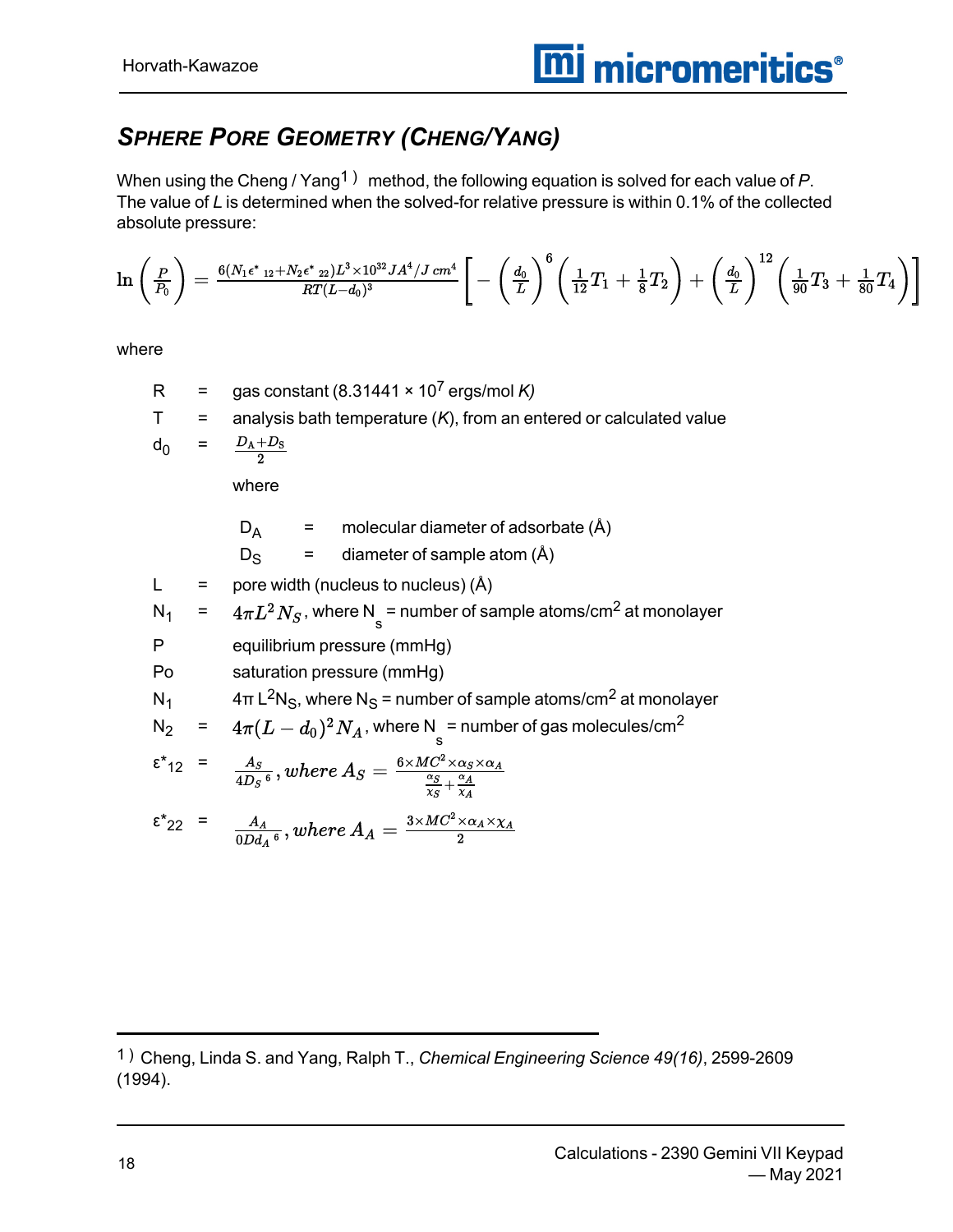## **m**j micromeritics<sup>®</sup>

$$
T_1 = \frac{1}{(1-S)^3} - \frac{1}{(1+S)^3}
$$
  
\n
$$
T_2 = \frac{1}{(1+S)^2} - \frac{1}{(1-S)^2}
$$
  
\n
$$
T_3 = \frac{1}{(1-S)^9} - \frac{1}{(1+S)^9}
$$
  
\n
$$
T_4 = \frac{1}{(1+S)^8} - \frac{1}{(1-S)^8}
$$
  
\nwhere 
$$
S = \frac{L-d_0}{L}
$$

#### *CHENG/YANG CORRECTION*

This factor corrects for the nonlinearity of the isotherm. It adds an additional term to the equations for the different geometrics:

$$
\ln\left(\frac{P}{P_0}\right)=G(L)-\left[1-\frac{1}{\theta}\ln\left(\frac{1}{1-\theta}\right)\right]
$$

where

- *G(L*) = one of the Horvath-Kawazoe equations given above
- $\theta$  = degree of void filling;  $\theta$  is estimated by first computing the monolayer capacity (*Vm*) with the Langmuir equation over the range of data points from relative pressure 0.02 to 0.2 or the maximum relative pressure included in the Horvath-Kawazoe analysis. θ is computed as the quantity adsorbed over V*m*.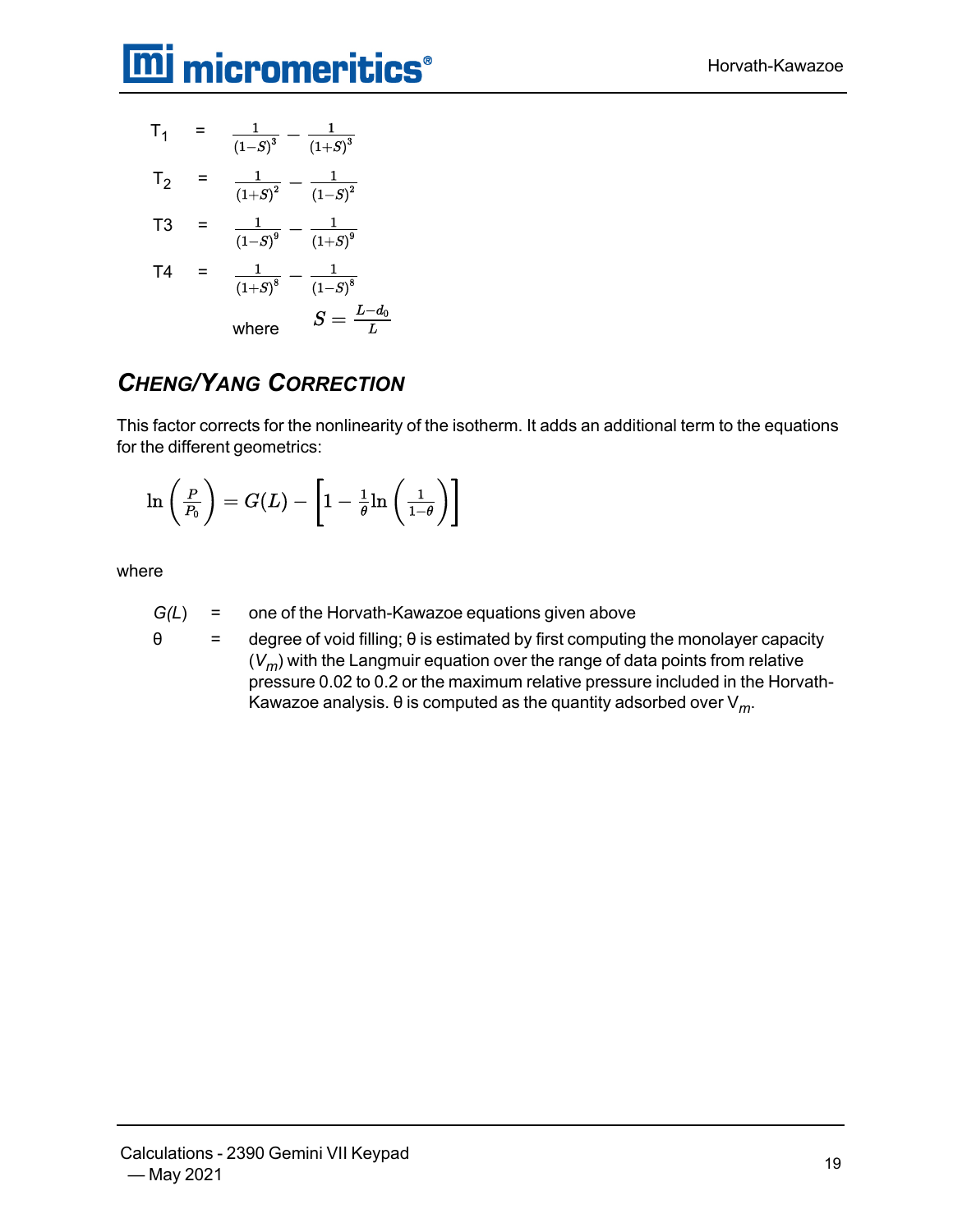#### *INTERACTION PARAMETER*

The interaction parameter (IP) results from the following calculations:

The Kirkwood-Muller dispersion coefficients:

$$
A_{\rm S} = \frac{6 \times mc^2 \times \alpha_{\rm S} \times \alpha_{\rm A}}{\frac{\alpha_{\rm S}}{x_{\rm S}} + \frac{\alpha_{\rm A}}{x_{\rm A}}}
$$

$$
A_{\rm A} = \frac{3 \times mc^2 \times \alpha_{\rm A} \times \chi_{\rm A}}{2}
$$

where

| MC <sup>2</sup>  |     | kinetic energy of electron (0.8183 $\times$ 10 <sup>-6</sup> erg) |
|------------------|-----|-------------------------------------------------------------------|
| $\alpha_{\rm S}$ |     | polarizability of sample atoms (cm <sup>3</sup> )                 |
| $\alpha_A$       |     | polarizability of gas molecule (cm <sup>3</sup> )                 |
| $X_{\Delta}$     | $=$ | diamagnetic susceptibility of gas molecule $\rm (cm^3)$           |

$$
IP = (N_{\rm A}A_{\rm A}) + (N_{\rm S}A_{\rm S})
$$

where:

 $N_A$  = number of gas molecules/cm<sup>2</sup> at monolayer

 $N_S$  = number of sample atoms/cm<sup>2</sup>

See *Interaction Parameter [Components](#page-25-0) on page 22* for recommended values.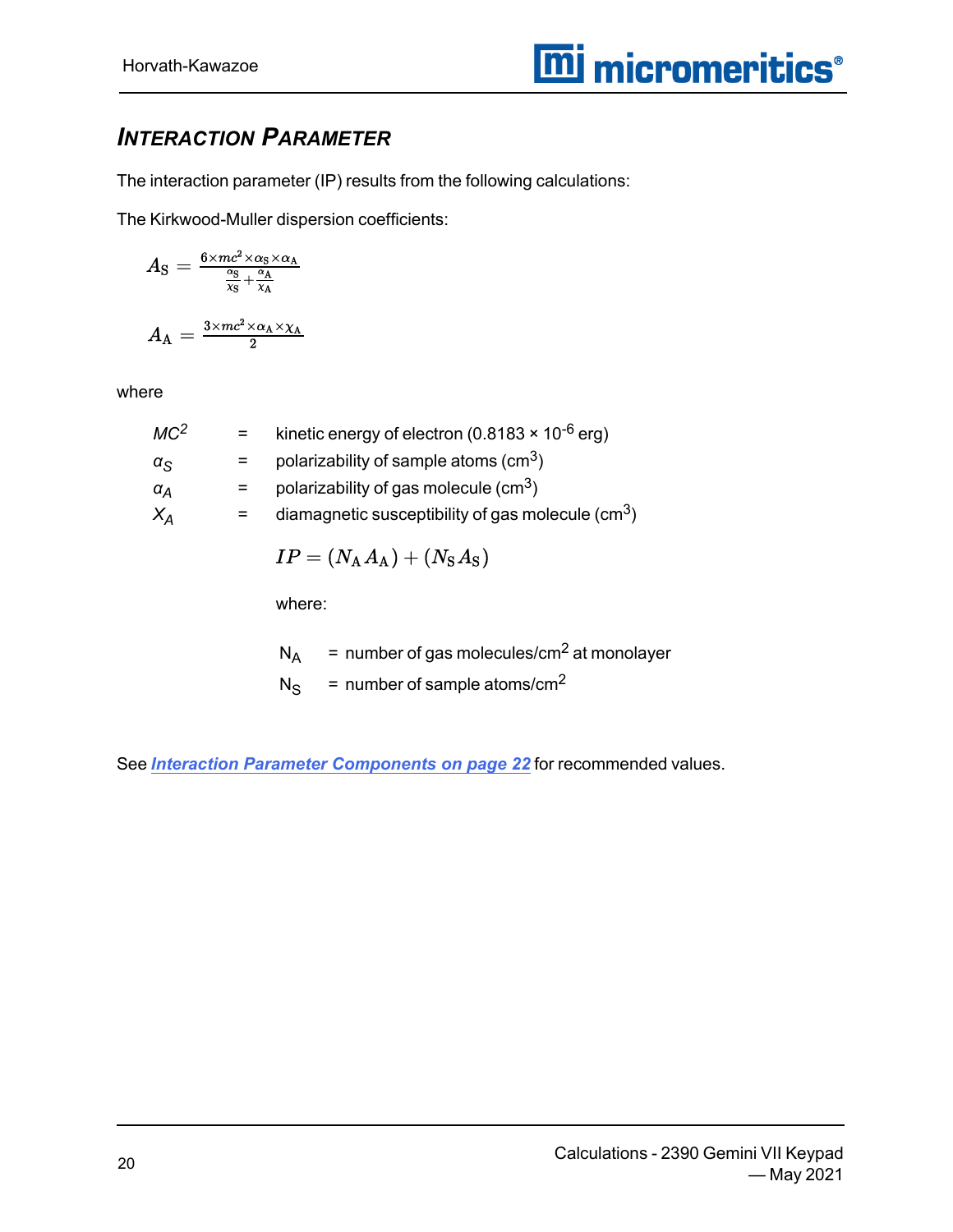#### *ADDITIONAL CALCULATIONS*

Based on the previous calculations, the following can be calculated:

#### **Adjusted Pore Width (Å):**

(Shell to Shell)

 $AL_I = L_I - DS$ 

#### **Cumulative Pore Volume (cm3/g):**

$$
V_{CUM,I}=V_I\times D
$$

where

 $D =$  density conversion factor (cm<sup>3</sup> liquid/cm<sup>3</sup> STP)

**dV/dD Pore Volume (cm3/g-Å):**

$$
\frac{dV}{dD_{\rm I}}=\frac{V_{\rm{CUM}_{\rm I}}-V_{\rm{CUM}_{\rm I}-1}}{AL_{\rm I}-AL_{\rm I-1}}
$$

**Median Pore Width (Å):**

$$
V_{\rm HALF} = \frac{V_{\rm CUM_N}}{2}
$$
\n
$$
D_{\rm MED} = \exp\left[\ln(D_{\rm L}) + \left[\ln(V_{\rm HALF}) - \ln(V_{\rm L})\right] \times \frac{\ln(D_{\rm G}) - \ln(D_{\rm L})}{\ln(V_{\rm G}) - \ln(V_{\rm L})}\right]
$$

where

| $V_{\text{\scriptsize{CUM,N}}}$ | $=$                       | total cumulative pore volume ( $V_{\text{CUM,I}}$ ) for points designated for Horvath-<br>Kawazoe calculations |
|---------------------------------|---------------------------|----------------------------------------------------------------------------------------------------------------|
| $V_{HALF}$                      | $\mathbf{r} = \mathbf{r}$ | 50% of total cumulative pore volume                                                                            |
| $V_I$                           | $=$                       | cumulative pore volume ( $V_{\text{CUM,I}}$ ) for first point less than $V_{\text{HALF}}$                      |
| $V_G$                           | $=$                       | cumulative pore volume ( $V_{\text{CUM,I}}$ ) for first point greater than $V_{\text{HALF}}$                   |
| $D_1$                           | Ξ.                        | pore width $(L1)$ that corresponds to $V1$                                                                     |
| $D_{G}$                         | $=$ $-$                   | pore width $(L1)$ that corresponds to $VG$                                                                     |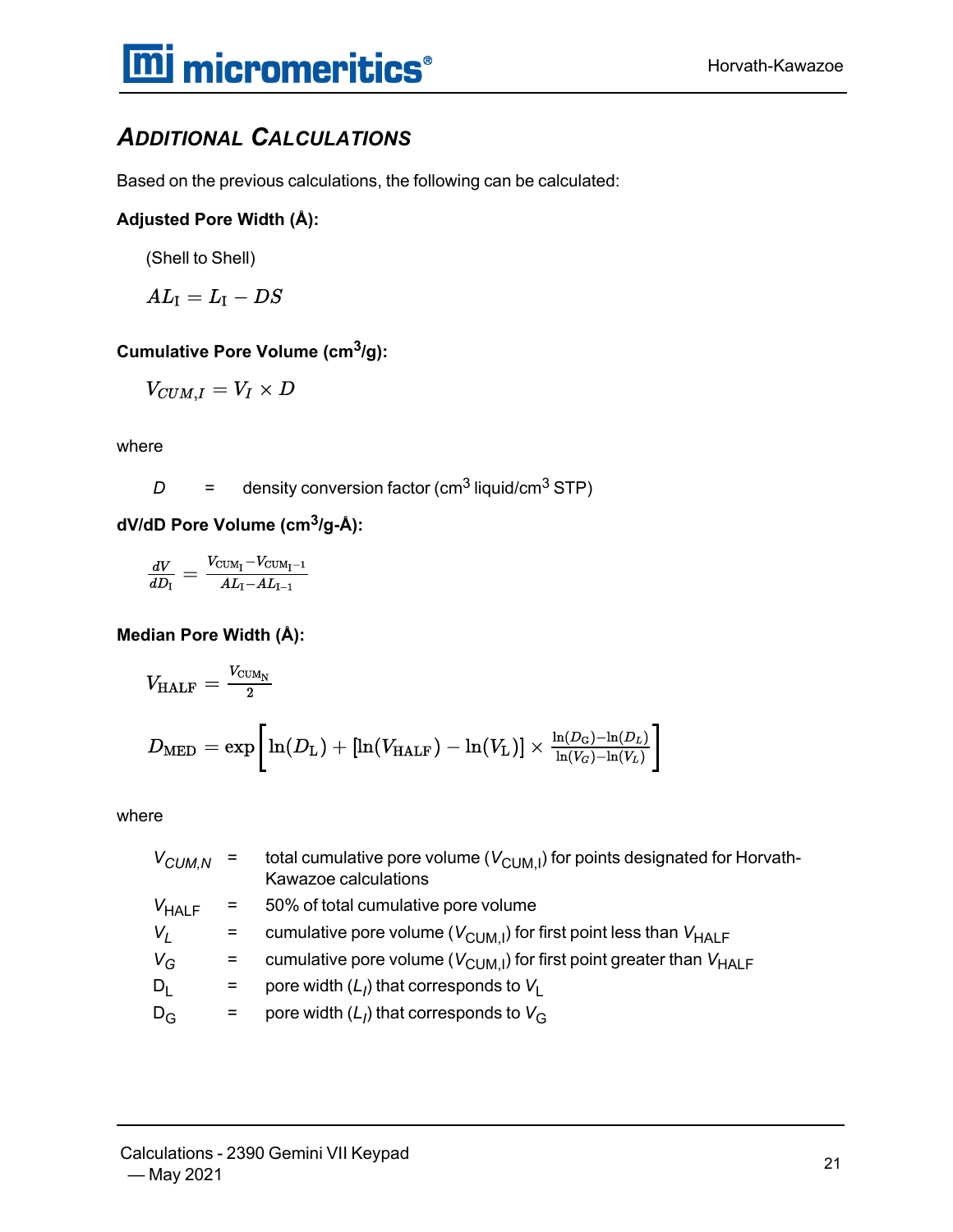<span id="page-25-0"></span>

| Gas                                                       | <b>Bath</b><br><b>Temperature</b><br>(K) | <b>Sample Type</b>                                                                               | <b>Interaction</b><br><b>Parameter</b><br><b>Calculated Value *</b> |  |  |
|-----------------------------------------------------------|------------------------------------------|--------------------------------------------------------------------------------------------------|---------------------------------------------------------------------|--|--|
| Argon                                                     | 87.3                                     | Carbon (Ross/Olivier value)<br>Carbon (Horvath/Kawazoe value)<br>Zeolite                         | 2.61<br>5.89<br>3.19                                                |  |  |
| Carbon<br><b>Dioxide</b>                                  | 298.15                                   | Carbon (Ross/Olivier value)<br>Carbon (Horvath/Kawazoe value)<br>Zeolite                         | 4.20<br>9.20<br>5.08                                                |  |  |
|                                                           | 273.15                                   | Carbon (Ross/Olivier value)<br>Carbon (Horvath/Kawazoe value)<br>Zeolite                         | 4.34<br>9.35<br>5.22                                                |  |  |
|                                                           | 194.65                                   | Carbon (Ross/Olivier value)<br>Carbon (Horvath/Kawazoe value)<br>Zeolite                         | 4.72<br>9.72<br>5.60                                                |  |  |
| <b>Nitrogen</b>                                           | 77.15                                    | Carbon (Ross/Olivier value)<br>Carbon (Horvath/Kawazoe value)<br>Zeolite                         | 2.84<br>6.53<br>3.49                                                |  |  |
| * The interaction parameter is entered in Report Options: |                                          |                                                                                                  |                                                                     |  |  |
|                                                           |                                          | <b>Interaction parameter:</b> (calculated value) $\times$ 10 <sup>-43</sup> ergs-cm <sup>4</sup> |                                                                     |  |  |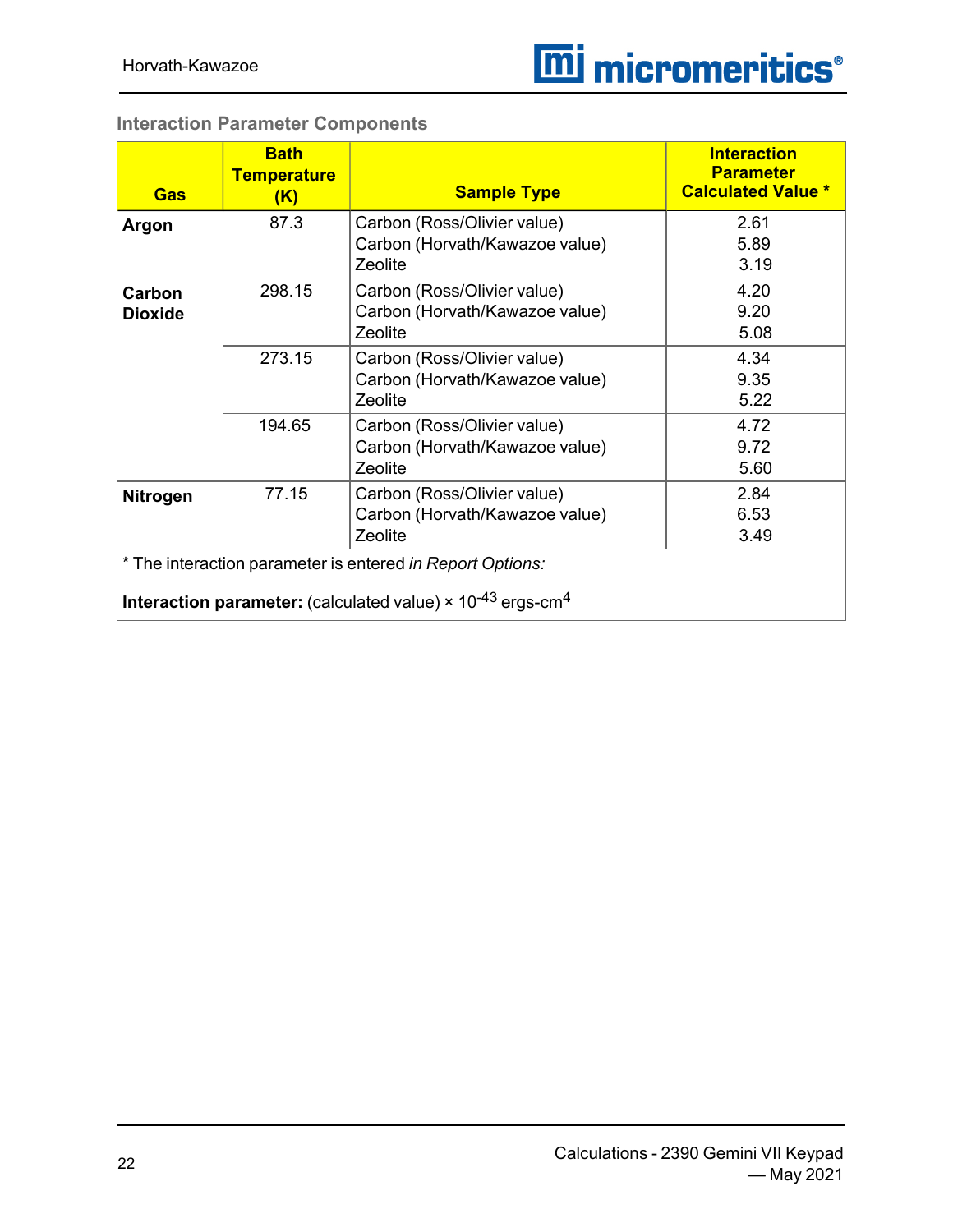### **m**j micromeritics<sup>®</sup>

The following values were used to calculate the values in the previous table.

#### **Carbon-Graphite Zeolite**

| $D_{\rm S}$      | $=$ $-$ | 3.40                                                  | $D_{\mathcal{S}}$ | $=$ 3.04 |                                     |
|------------------|---------|-------------------------------------------------------|-------------------|----------|-------------------------------------|
| $N_{\rm S}$      |         | $3.845 \times 10^{15}$                                | $N_{\rm S}$       |          | $= 3.75 \times 10^{15}$             |
| $X_{\rm S}$      |         | $=$ 1.05 $\times$ 10 <sup>-29</sup> (Ross/Olivier)    | $X_{S}$           |          | $= 1.94 \times 10^{-29}$            |
|                  |         | $13.5 \times 10^{-29}$<br>(Horvath/Kawazoe, implicit) | $\alpha_{\rm e}$  |          | $=$ 0.85 $\times$ 10 <sup>-24</sup> |
| $\alpha_{\rm s}$ |         | $1.02 \times 10^{-24}$                                |                   |          |                                     |

#### **Nitrogen Argon**

| Dд | $= 3.00$                        | $D_{\Delta}$ | $= 2.95$                                   |
|----|---------------------------------|--------------|--------------------------------------------|
| NΔ | $= 6.71 \times 10^{14}$         |              | $N_A$ = 7.608 × 10 <sup>14</sup>           |
|    | $X_A$ = 3.6 × 10 <sup>-29</sup> | $X_{\Delta}$ | $= 3.22 \times 10^{-29}$                   |
| aΔ | $= 1.76 \times 10^{-24}$        |              | $\alpha_{\rm A}$ = 1.63 ×10 <sup>-24</sup> |

#### **Carbon Dioxide**

| $D_A$ |   | 3.23                            |
|-------|---|---------------------------------|
| $N_A$ | = | $4.567 \times 10^{14}$ (25 °C)  |
|       |   | $5.45 \times 10^{14}$ (0 °C)    |
|       |   | $7.697 \times 10^{14}$ (-78 °C) |
| $X_A$ | = | $5.0 \times 10^{-29}$           |
| αĀ    | = | $2.7 \times 10^{-24}$           |

*D<sup>A</sup>* values are from van der Waal's constant.

*N<sup>A</sup>* values are from liquid densities.

 $X$  and  $\alpha$  values are derived from data found in Ross and Olivier<sup>1)</sup>.

1 ) Ross and Olivier, J.P., "On Physical Adsorption," J. Wiley and Sons, New York (1964)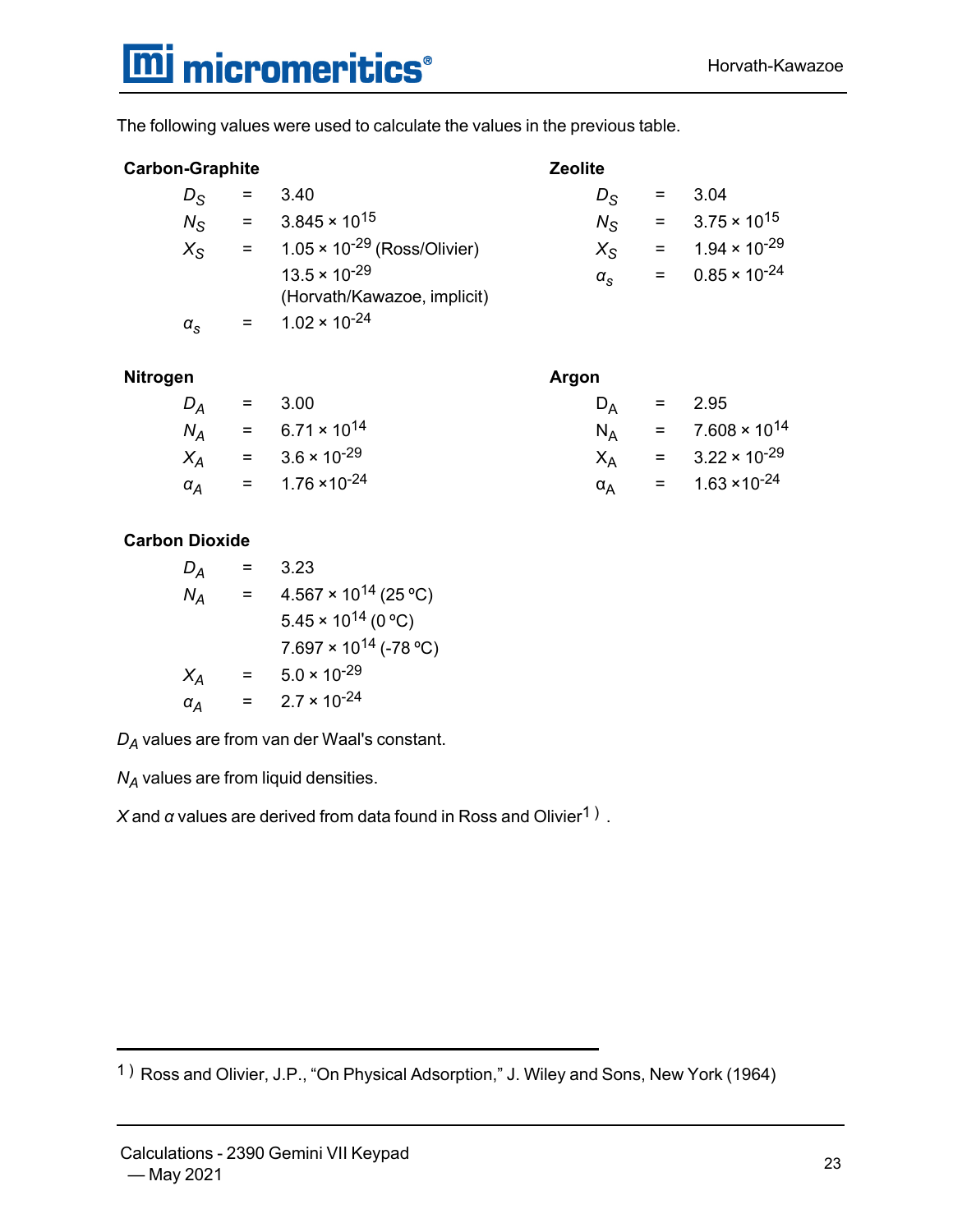The physical parameters referenced in Saito/Foley are:

| Aluminophosphate |     |                       | <b>Aluminosilicate</b> |     |                       |
|------------------|-----|-----------------------|------------------------|-----|-----------------------|
| Dς               |     | 2.60                  | De.                    | =   | 2.76                  |
| $N_{\rm S}$      | $=$ | $1.48 \times 10^{15}$ | Ne.                    | $=$ | $1.31 \times 10^{15}$ |
| Χs               | $=$ | $1.3 \times 10^{-29}$ | $X_{S}$                |     | $1.3 \times 10^{-29}$ |
| α.               |     | $2.5 \times 10^{-24}$ | $\alpha_{\rm c}$       |     | $2.5 \times 10^{-24}$ |

#### *SPERICAL PARAMETERS*

The spherical parameters result from the following calculations:

Adsorptive spherical parameter =  $N_A \times \alpha_A \times \chi_A$ 

Adsorbent spherical parameter =

where

| number of gas molecules/cm <sup>2</sup> at monolayer             |
|------------------------------------------------------------------|
| number of sample atoms/cm <sup>2</sup>                           |
| polarizability of gas molecule $\rm (cm^3)$                      |
| polarizability of sample atoms $\text{(cm}^3\text{)}$            |
| diamagnetic susceptability of gas molecule $\rm (cm^3)$          |
| diamagnetic susceptability of sample atom $\text{(cm}^3\text{)}$ |
|                                                                  |

<sup>24</sup> Calculations - <sup>2390</sup> Gemini VII Keypad — May 2021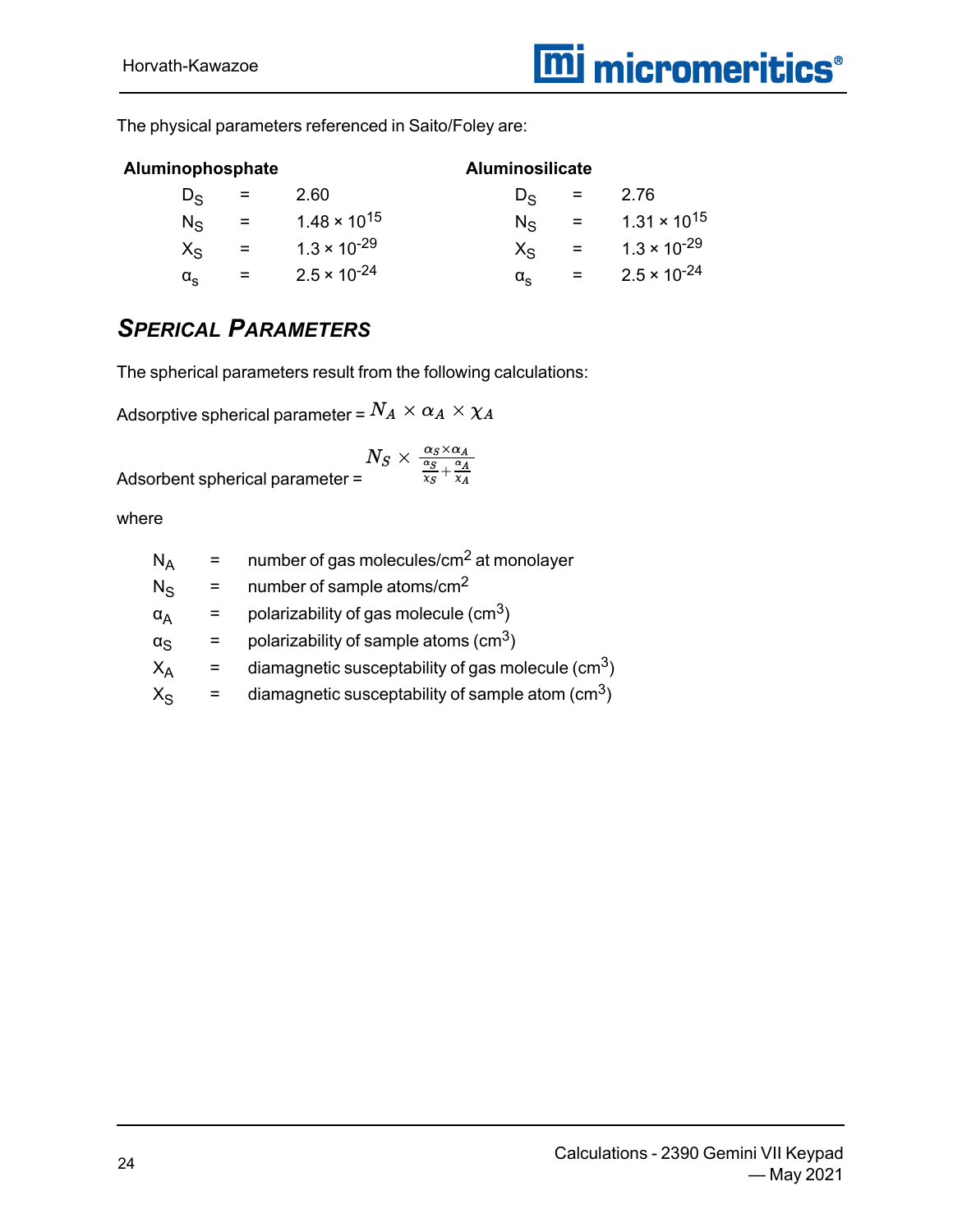

| <b>Gas</b>               | <b>Bath</b><br>Temp.<br>(K) | <b>Sample Type</b>                                                                                                                                     | <b>Spherical Parameter</b>       |                                |
|--------------------------|-----------------------------|--------------------------------------------------------------------------------------------------------------------------------------------------------|----------------------------------|--------------------------------|
|                          |                             |                                                                                                                                                        | <b>Adsorptive</b>                | <b>Adsorbent</b>               |
| Argon                    | 87.3                        | Carbon (Ross/Olivier value)<br>Carbon (Horvath/Kawazoe<br>value)<br>Zeolite                                                                            | 3.99313<br>3.99313<br>3.99313    | 4.32629<br>11.00271<br>5.50177 |
| Carbon<br><b>Dioxide</b> | 298.15                      | Carbon (Ross/Olivier value)<br>Carbon (Horvath/Kawazoe<br>value)<br>Zeolite                                                                            | 6.16545<br>6.16545<br>6.16545    | 7.00604<br>17.22493<br>8.79855 |
|                          | 273.15                      | Carbon (Ross/Olivier value)<br>Carbon (Horvath/Kawazoe<br>value)<br>Zeolite                                                                            | 7.35750<br>7.35750<br>7.35750    | 7.00604<br>17.22493<br>8.79855 |
|                          | 194.65                      | Carbon (Ross/Olivier value)<br>Carbon (Horvath/Kawazoe<br>value)<br>Zeolite                                                                            | 10.39095<br>10.39095<br>10.39095 | 7.00604<br>17.22493<br>8.79855 |
| <b>Nitrogen</b>          | 77.15                       | Carbon (Ross/Olivier value)<br>Carbon (Horvath/Kawazoe<br>value)<br>Zeolite                                                                            | 4.25146<br>4.25146<br>4.25146    | 4.72674<br>12.24482<br>6.05156 |
|                          |                             | * The spherical parameters are entered in Report Options:<br><b>Spherical parameter:</b> (calculated value) $\times$ 10 <sup>-38</sup> cm <sup>4</sup> |                                  |                                |

**Adsorptive and Adsorbent Sperical Parameters**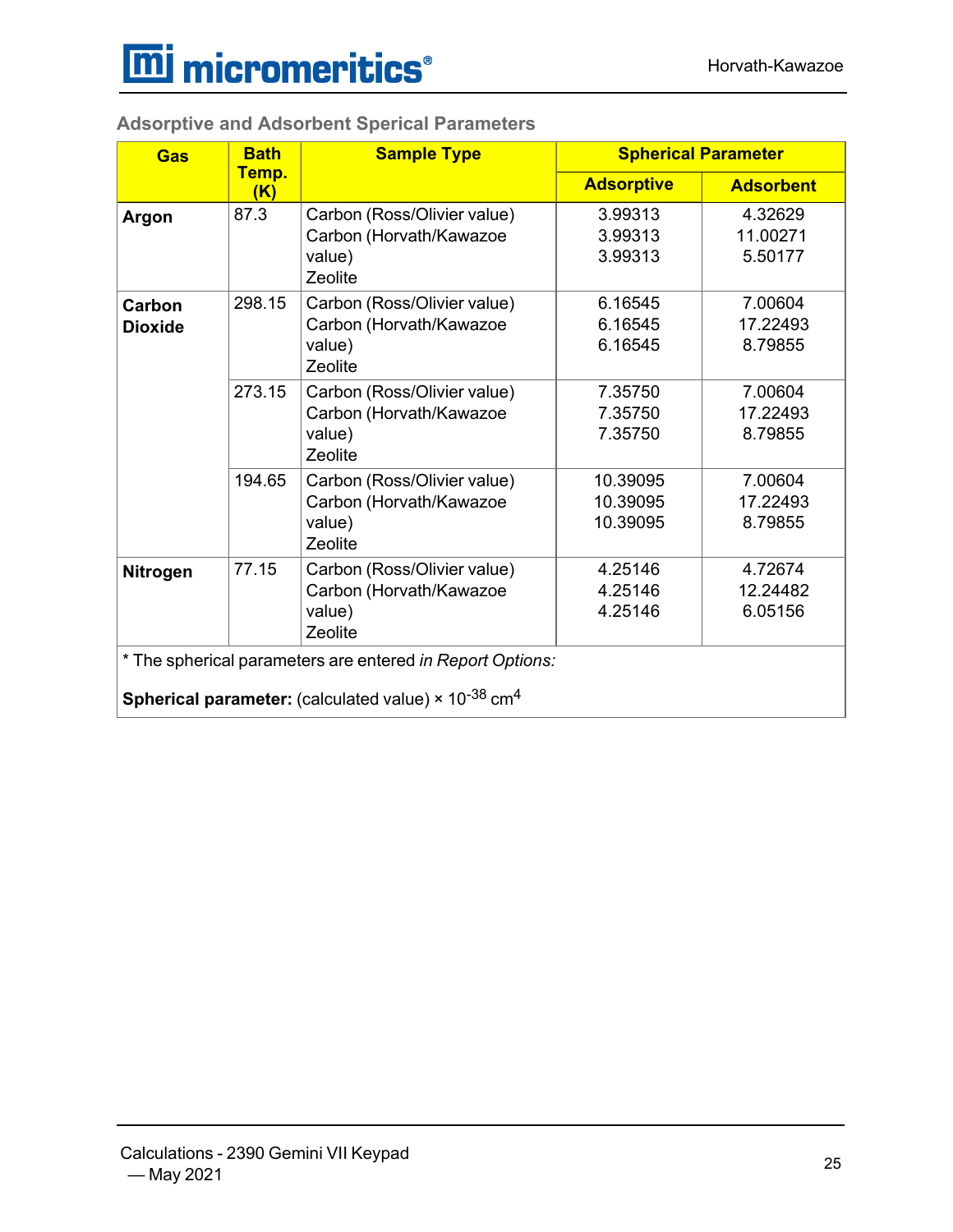### <span id="page-29-0"></span>*LANGMUIR SURFACE AREA*

For each point designated for surface area calculations, the Langmuir $^\mathrm{1)}\,$  transformation is calculated as:

$$
L_I = \tfrac{P_{rel_I}}{N_{ads_I}}
$$

where  $\mathsf{L}_\mathsf{I}$  is in units of g/cm $^3$  STP

A least-squares fit is performed on the (P<sub>rel,I</sub> ,L<sub>I</sub>) designated pairs where P<sub>rel,I</sub> is the independent variable and  $\mathsf{L}_\mathsf{I}$  is the dependent variable. The following are calculated:

- Slope (S g/cm<sup>3</sup> STP)
- $\blacksquare$  Y-intercept (Y<sub>INT</sub> g/cm<sup>3</sup> STP)
- Error of the slope  $(S_{\text{ERR}} g/cm^3$  STP)
- **Error of the y-intercept (YI<sub>ERR</sub> g/cm<sup>3</sup> STP)**
- $\blacksquare$  Correlation coefficient (C<sub>C</sub>)

Using the results of the above calculations, the following can be calculated:

**LANGMUIR SURFACE AREA (M 2 /G):**

$$
\text{SA}_{LAN} = \frac{CSA \times (6.023 \times 10^{23})}{(22414 \text{ cm}^3 \text{ }STP) \times (10^{18} \text{ nm}^2/\text{m}^2) \times S}
$$

where

 $CSA =$  analysis gas molecular cross-sectional area (nm<sup>2</sup>)

**VOLUME OF THE MONOLAYER (CM<sup>3</sup> /G STP):**

$$
V_M = \frac{1}{S}
$$

<sup>1</sup> ) Langmuir, I., J. Am. Chem. Soc. 38, 2267 (1916); J. Am. Chem. Soc. 40, 1361 (1918); Phys Rev. 8, 149 (1916)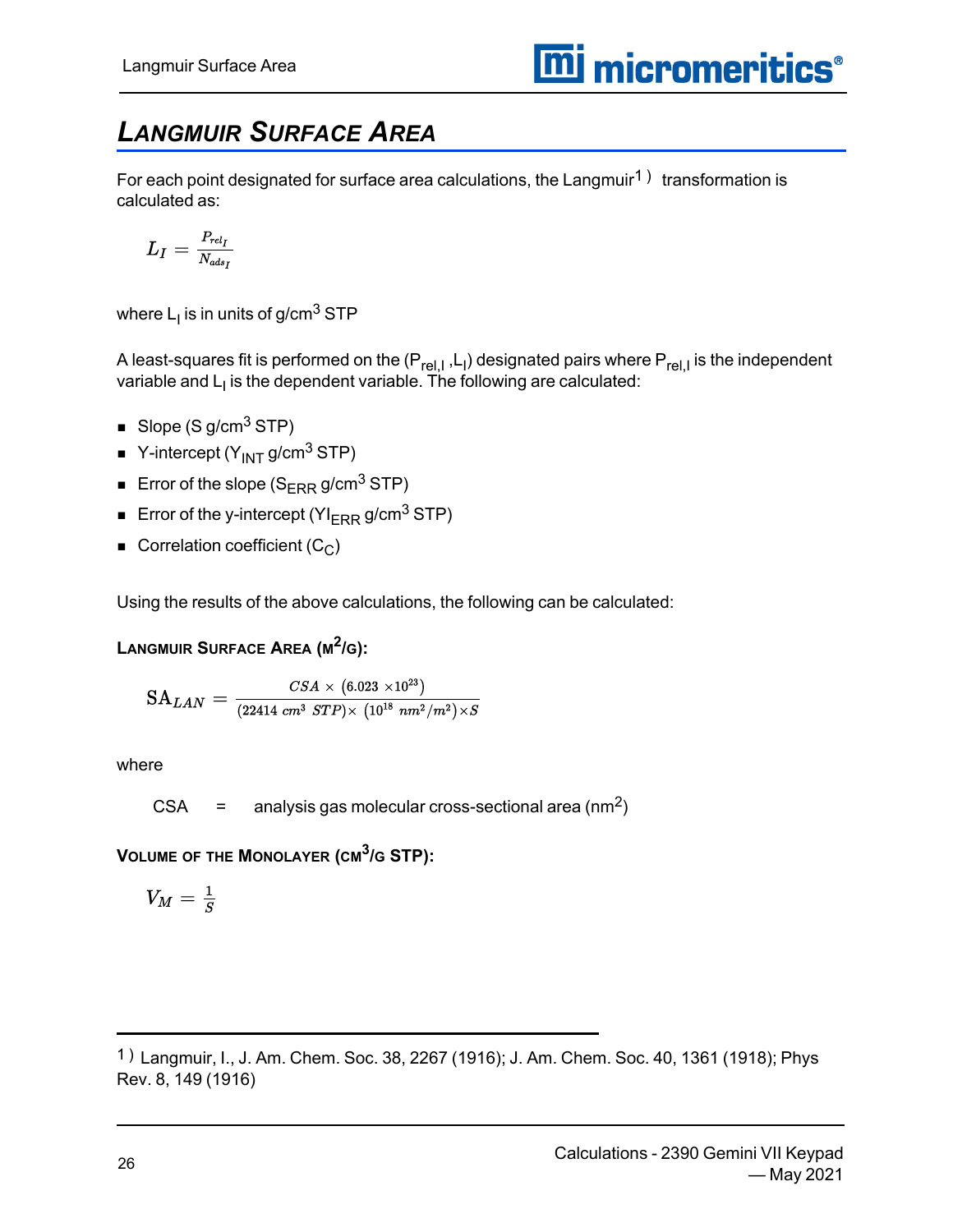

**LANGMUIR C VALUE:**

$$
C=\left[ \left( Y_{INT}\right) \left( V_{m}\right) \right] ^{-1}
$$

**ERROR OF THE LANGMUIR SURFACE AREA (M 2 /G):**

$$
\text{LAN}_{ERR} = \tfrac{\text{SA}_{LAN} \times S_{ERR}}{S}
$$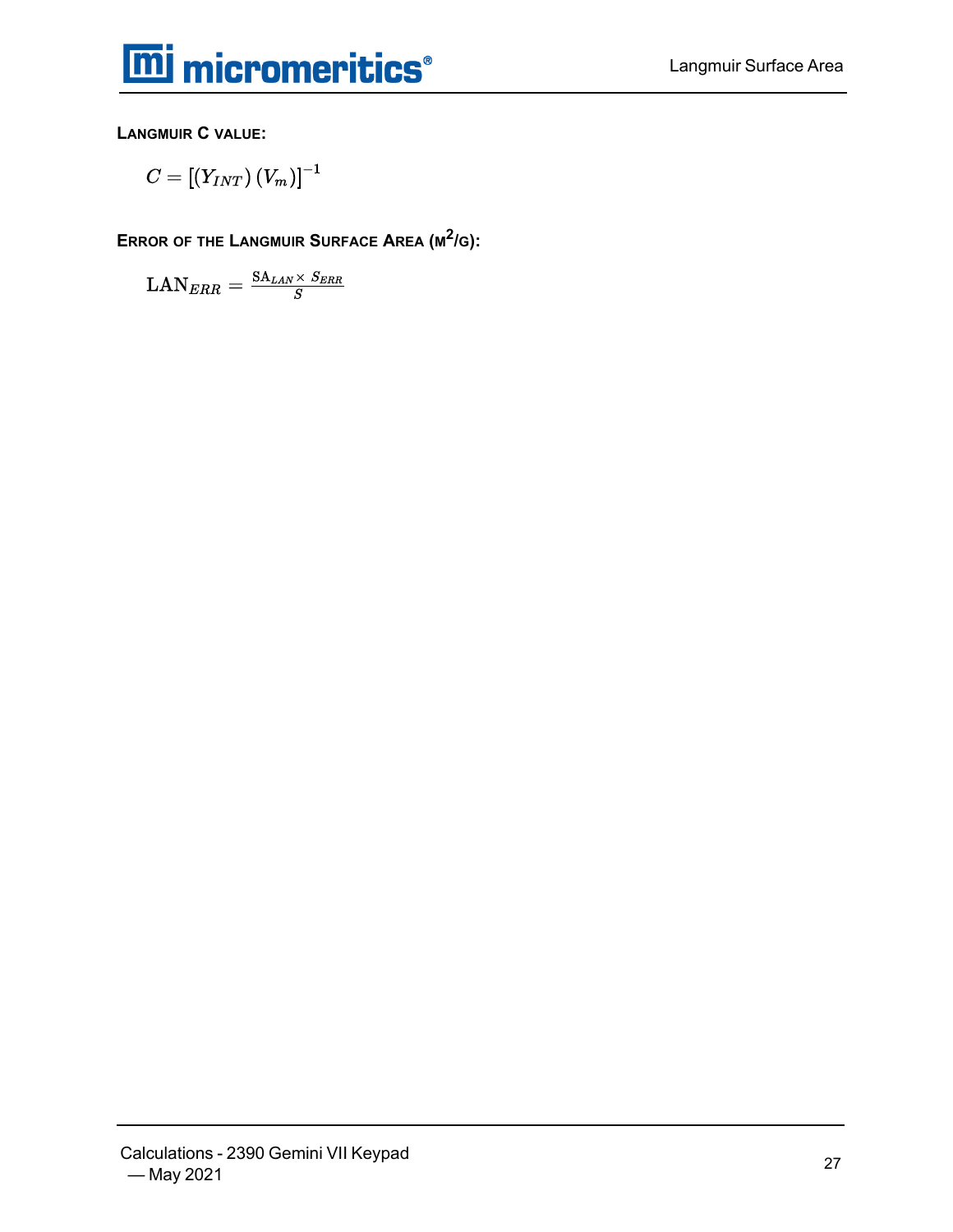### <span id="page-31-0"></span>*SINGLE-POINT TOTAL PORE VOLUME*

The liquid equivalent of the designated quantity adsorbed is calculated; this is the total pore volume  $\text{(cm}^3\text{/g)}$ :

$$
V_{TOT} = (Q_a)(D)
$$

where

D = density conversion factor

 $Q_{a}$  = volume adsorbed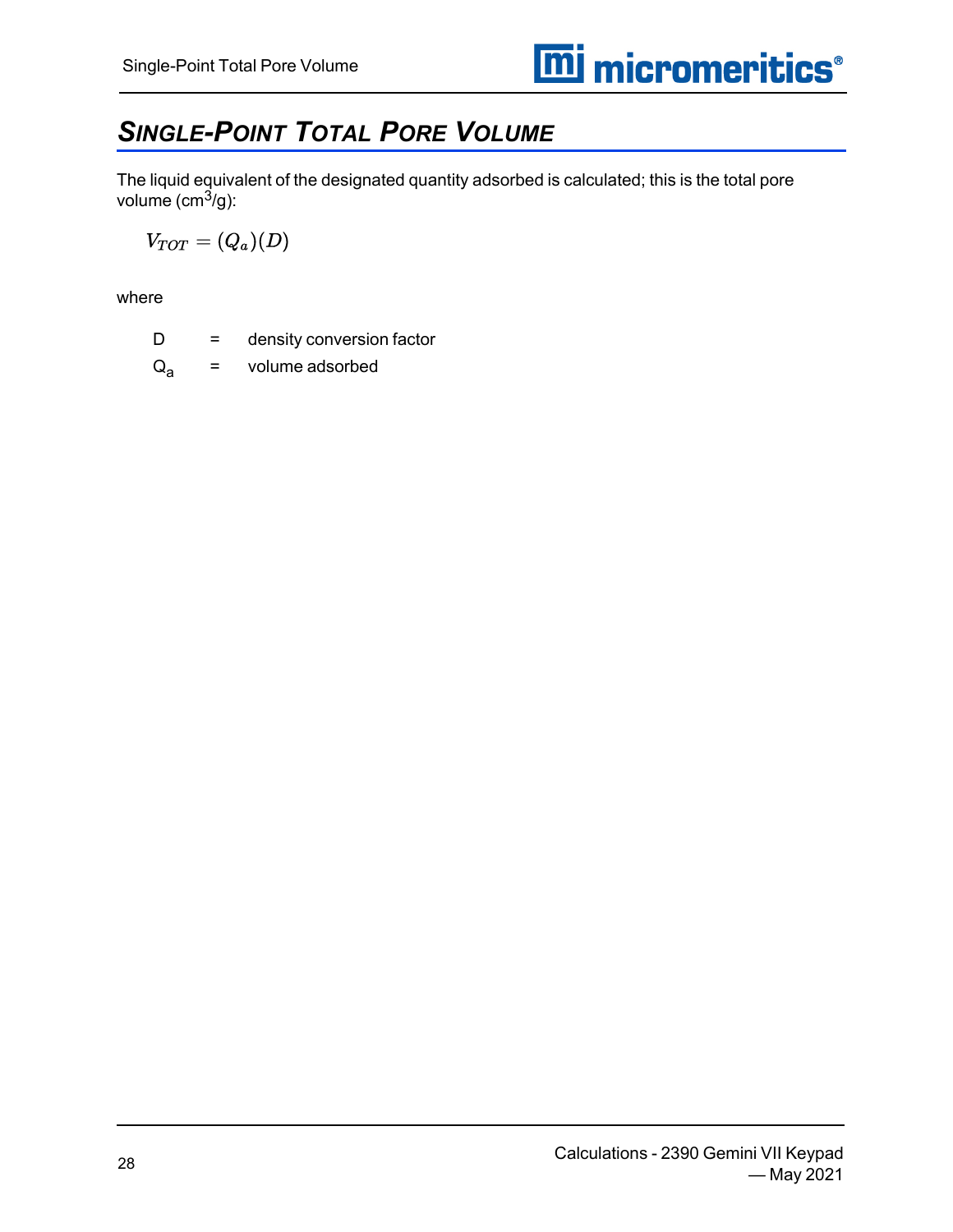### **mi micromeritics**®

#### <span id="page-32-0"></span>*T-METHOD*

For each point designated for t-Plot<sup>1</sup>) calculations, the following calculations are made:

**Thickness for the I th point (Å):**

$$
t_I = HPI \times \left[\frac{HP2}{\ln(P_{rel_I})}\right]^{HP3} \tag{Halsey2}
$$

or

(Harkins and Jura<sup>3</sup>)) HJP3  $t_I = \left\lceil \frac{HJP1}{HJP2 - \log(P_{rel_I})} \right\rceil^2$ 

or

$$
T_I = CB1(Prel_l \times Po)^2 + CB2(Prel_l \times Po) + CB3
$$
 (Mage-STSA<sup>4</sup>)

where

| t <sub>i</sub>  |     | thickness for I <sup>th</sup> point                    |
|-----------------|-----|--------------------------------------------------------|
| HP <sub>1</sub> | $=$ | Halsey parameter #1                                    |
| HP <sub>2</sub> | $=$ | Halsey parameter #2                                    |
| HP3             | =   | Halsey parameter #3                                    |
| HJP1            | $=$ | Harkins and Jura parameter #1                          |
| HJP2            | =   | Harkins and Jura parameter #2                          |
| HJP3            | $=$ | Harkins and Jura parameter #3                          |
| MP1             | $=$ | Magee-STSA parameter #1                                |
| MP <sub>2</sub> | $=$ | Magee-STSA parameter #2                                |
| MP <sub>3</sub> | $=$ | Magee-STSA parameter #3                                |
| $P_{rel,I}$     |     | relative pressure for the I <sup>th</sup> point (mmHg) |
|                 |     |                                                        |

- 1 ) Magee, Ricky, Columbian Chemicals Company, personal communications
- 2 ) Halsey, G., J. Chem. Phys. 16, 931-937 (1948)
- 3 ) Harkins, W.C. and Jura, G., J. Chem. Phys 11, 431 (1943)
- 4 ) Magee, Ricky, Columbian Chemicals Company, personal communications